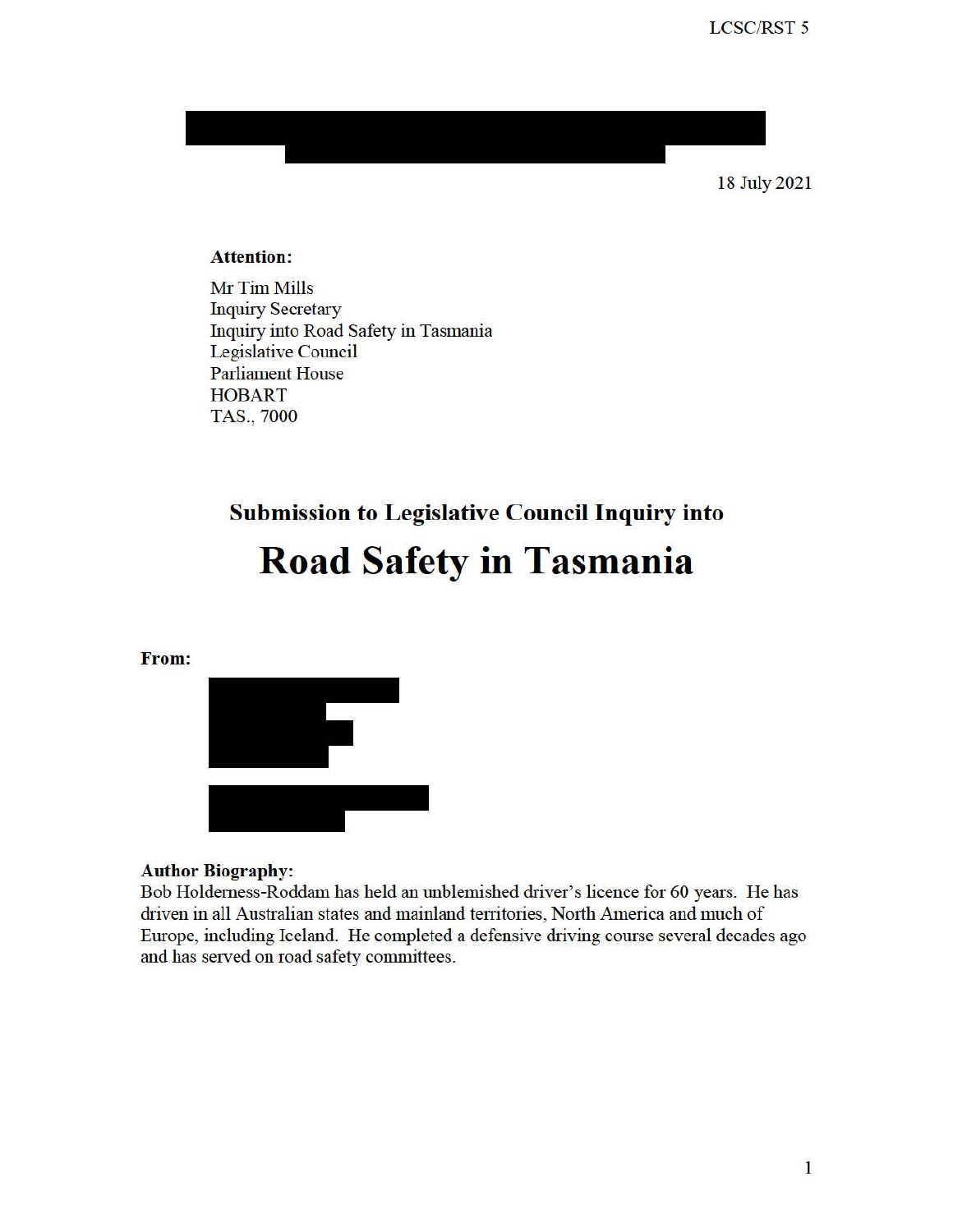# **Road Safety is the Subject of Several Inter-related Factors**

It would seem to some people that road safety can be improved by the silver bullet of that person's choice. This is not that simple. Several factors affect the safety of our roads, and many of these are inter-related.

 examples here are the deviants who wilfully flout the law by driving whilst intoxicated, at The most frequently touted cause of accidents is driver behaviour. The most obvious excessive speed, ignoring traffic lights, over-taking on white lines or using phones and in many other ways. These are often unlicensed and/or driving stolen vehicles. Examples include the driver who killed Sarah Paino, and the recent tragic deaths of two people walking their dogs in Queensland. Both these drivers were allegedly driving stolen vehicles. However, they are but the tip of a rather large iceberg!

Inexperience, along with youth induced testosterone levels, and possible mixes of the above-mentioned misbehaviour, also contribute to serious accidents.

 1970s I was on the British M1 motorway, on the way to London. In those days, British including me. Suddenly a bank of thick fog appeared, drastically reducing visibility. Another Tasmania Police road safety issue is that of driving to the conditions, the environmental issue impinging upon road safety. 'Conditions' primarily refer to the weather – rain, snow and ice, fog and wind all affect our ability to drive safely. In the motorways were not subjected to speed limits, so traffic was moving pretty quickly, Whilst most of us reduced our speed accordingly, several vehicles passed us at speeds that could only be described as being insane.

 overlooked, contrast. Even a small amount of rain makes the road surface more Rain is another environmental aspect, affecting road surface and, a factor often dangerous, as the oil deposited from exhaust pipes floats on the surface. Heavy rain reduces visibility. On a few occasions the rain has been so heavy that I have drawn off the road to await improved conditions – yet other vehicles have roared past, often without their lights on. Strong wind also affects vehicles, particularly those with relatively large side surface areas such as vans.

 resonated with me, as a few years before I had been at University in Montreal, where a In 1965 the American consumer activist, Ralph Nader, published his landmark book, *Unsafe at Any Speed: The Designed-in Dangers of the American Automobile*. This book good friend with more money than I had purchased a Chevrolet Corvair. Nader used this particular vehicle as his main example to illustrate the lack of safety in American vehicles – well, most on the planet at that time! Fortunately my friend, barely old enough to hold a driver's licence, knew enough to modify the worst safety aspect of the vehicle. However, it is largely thanks to Nader that vehicles have seat-belts, improved suspensions and brakes and – just as important – interiors.

 several others, share the road with an increasing number of massive SUVs. Imagine the Unfortunately, we have not really learned all the lessons of vehicle design and construction. These days smaller vehicles, such as the Suzuki Swift, Toyota Yaris and consequences of a head-on or side on collision between one of these smaller vehicles and, say, a Dodge Ram or Toyota Landcruiser. Of particular concern to me is the availability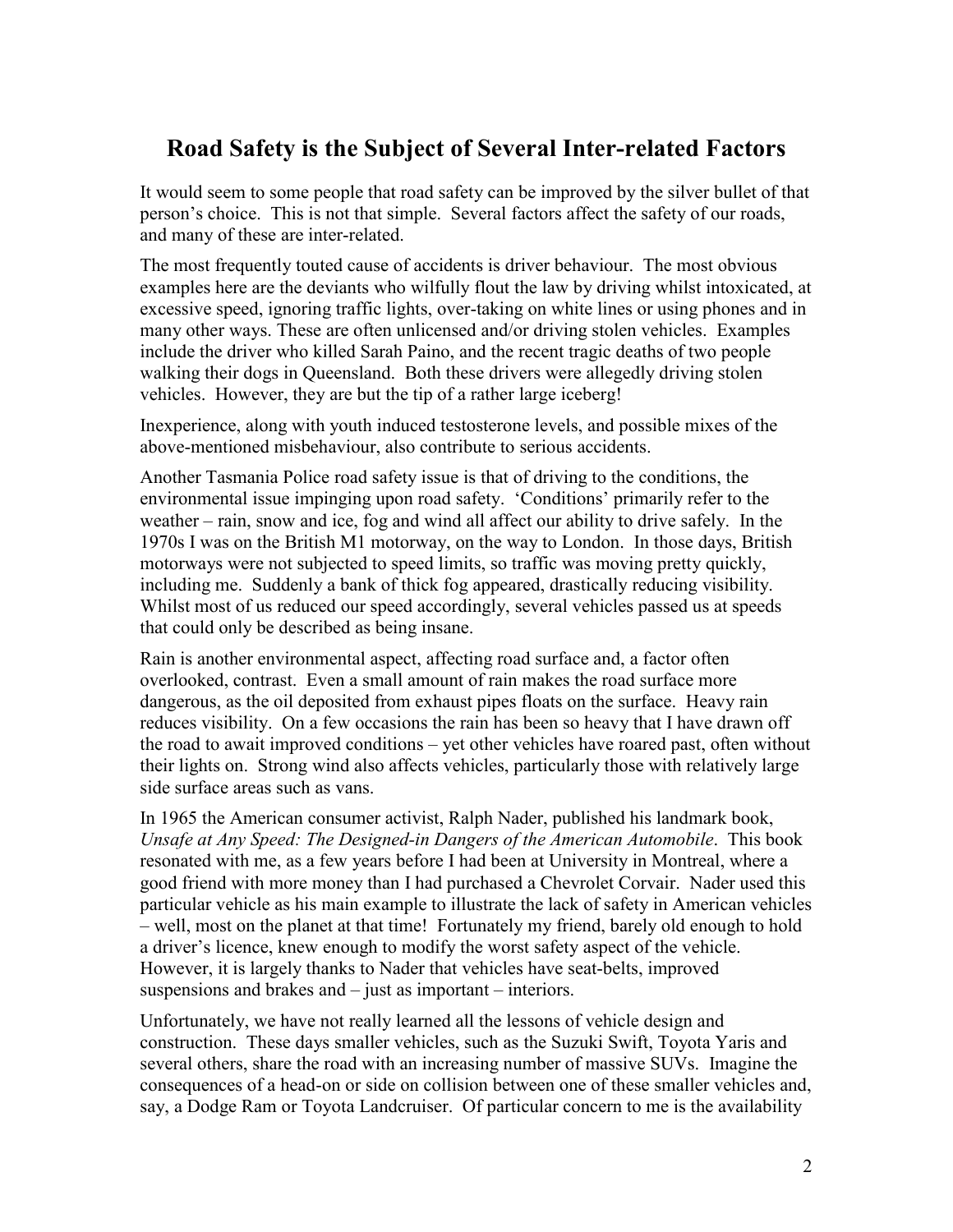of these larger vehicles, often older models with worn suspensions, tyres, steering and brakes, to younger, inexperienced drivers. A recent example is that of the 17 year-old who crashed into Anthony Albanese. That youngster was driving a Range Rover: ouch!.

 contrast. It is for this reason that I always drive in daylight with my headlights on low I briefly mentioned the issue of contrast above. This is the ability to discern the difference between a vehicle and the background. This is influenced by several factors – road colour, vehicle colour, background, time of day, and weather. An optician has told me that older people's eyes are less able to discern vehicles in conditions of poor beam. However, I suggest that there is a good case for vehicle colours to be required to be lighter than many are – perhaps white or yellow.

The final factor in road safety is that of the design and construction of roads and their associated infrastructure. This covers such features as road surface, width, junction design, lighting, safety barriers and roadside objects such as trees.

 and slow down, perhaps even drawing off the road; or does he continue on until he has to To conclude, here is an example of the inter-relatedness of some of these factors. An inexperienced, young, male driving a SUV with worn suspension in heavy rain on a poor road surface, where the water is 'pooling' across the road. Does he put his headlights on brake suddenly, possibly resulting in a skid and maybe even a roll-over?

\_\_\_\_\_\_\_\_\_\_\_\_\_\_\_\_\_\_\_\_\_\_\_\_\_\_\_\_\_\_\_\_\_\_\_\_\_\_\_\_\_\_\_\_\_\_\_\_\_\_\_\_\_\_\_\_

## **(1) Main causes and effects:**

 I assume that road safety databases and Tasmania Police should have up-to-date information regarding the main causes and effects of road traffic crashes.

# **4WDs and SUVs**

 severity of road crashes in Tasmania. I append a copy of a talk I gave on ABC-TV '*Ockham's Razor*' several years ago (Appendix I). Since writing that paper there have been several accidents involving 4WDs in Tasmania. Although 4WDs may not have I believe that the proliferation of heavy duty 4WD / SUV vehicles have an effect upon the been responsible, I believe there is evidence that they may have contributed to the severity of the injuries to occupants of other vehicles.

Committee members will probably recall the tragic accident which claimed the lives of two adults and three teenagers whilst travelling to a sports engagement on the 25th of February 2006 on the Bass Highway, at Round Hill, Burnie.

 worthy condition. The road conditions, lack of median safety barrier and need for a This accident received widespread publicity and was the subject of a thorough Police investigation. The conclusions, supported by the coroner's report (Appendix II to this submission) stated that vehicles were being driven at legal speeds and were in road reduced speed limit were highlighted in the coroner's report.

What concerns me is that none of the investigators, nor the coroner, commented upon the likely effects of the side impact on the Holden Commodore from the Mitsubishi Pajero.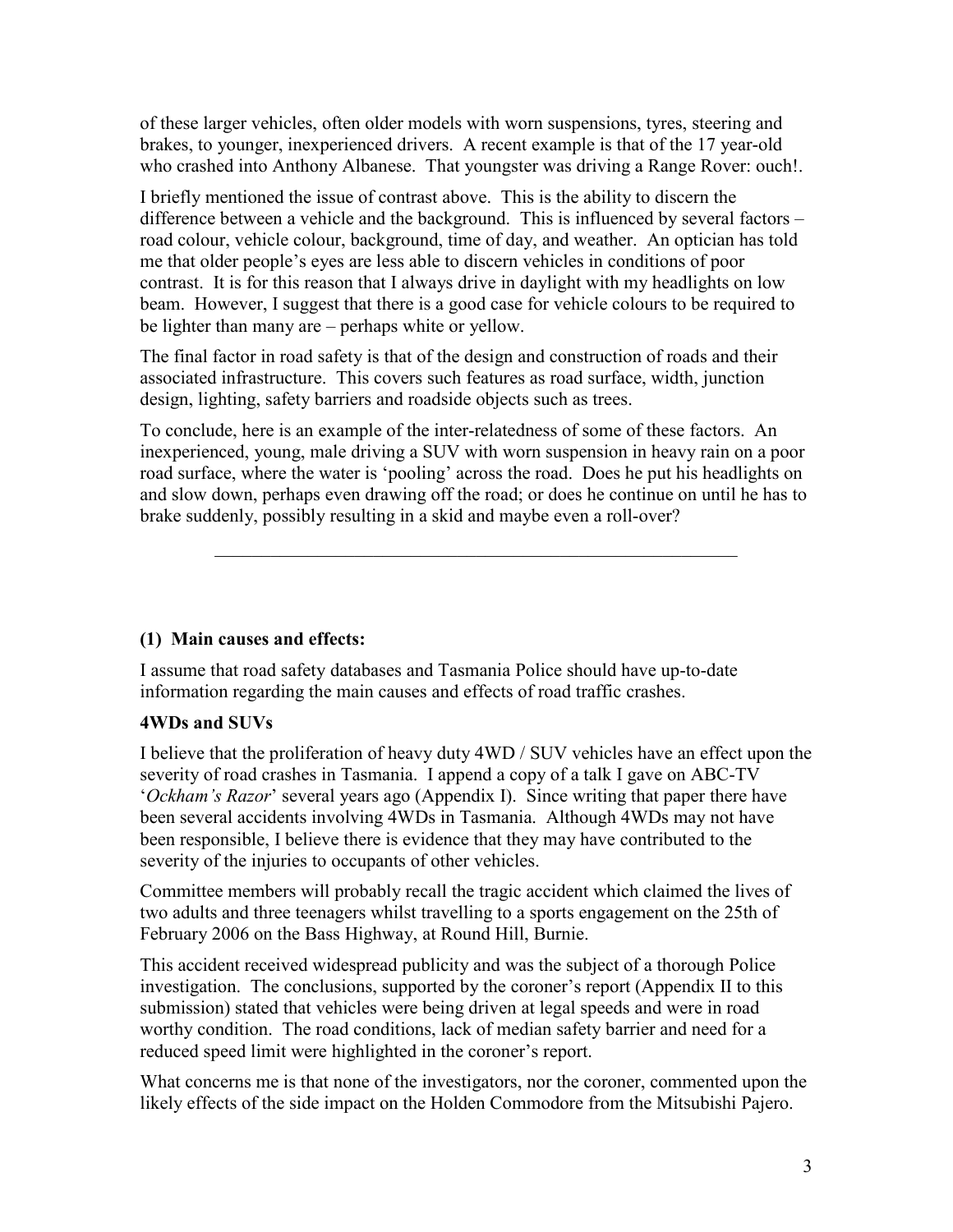Whilst this vehicle did not cause the accident, I believe that its sheer mass and ability to intrude over the Commodore's door sill played a major part in amplifying the injuries to the occupants. Had this vehicle been of a similar mass and ground clearance to the Commodore, the injuries to the occupants may not have been fatal!

In order to illustrate my point, I offer the following photographs. The first is of the side of a Nissan Patrol utility. Note the very heavy chassis member beneath the cab and tray.



The second photograph (below) is of a large four-wheel drive vehicle which is parked in a Hobart car park on weekdays. This photograph illustrates the size/mass differential between this vehicle and the Honda Civic I frequently drive.



My conclusion is that any accident between these super heavy-duty 4WDs and a substantially smaller vehicle is likely to result in vastly increased severity of injuries to the occupants of the smaller vehicle. Police accident investigators and coroners should be aware of this possibility when investigating road crashes.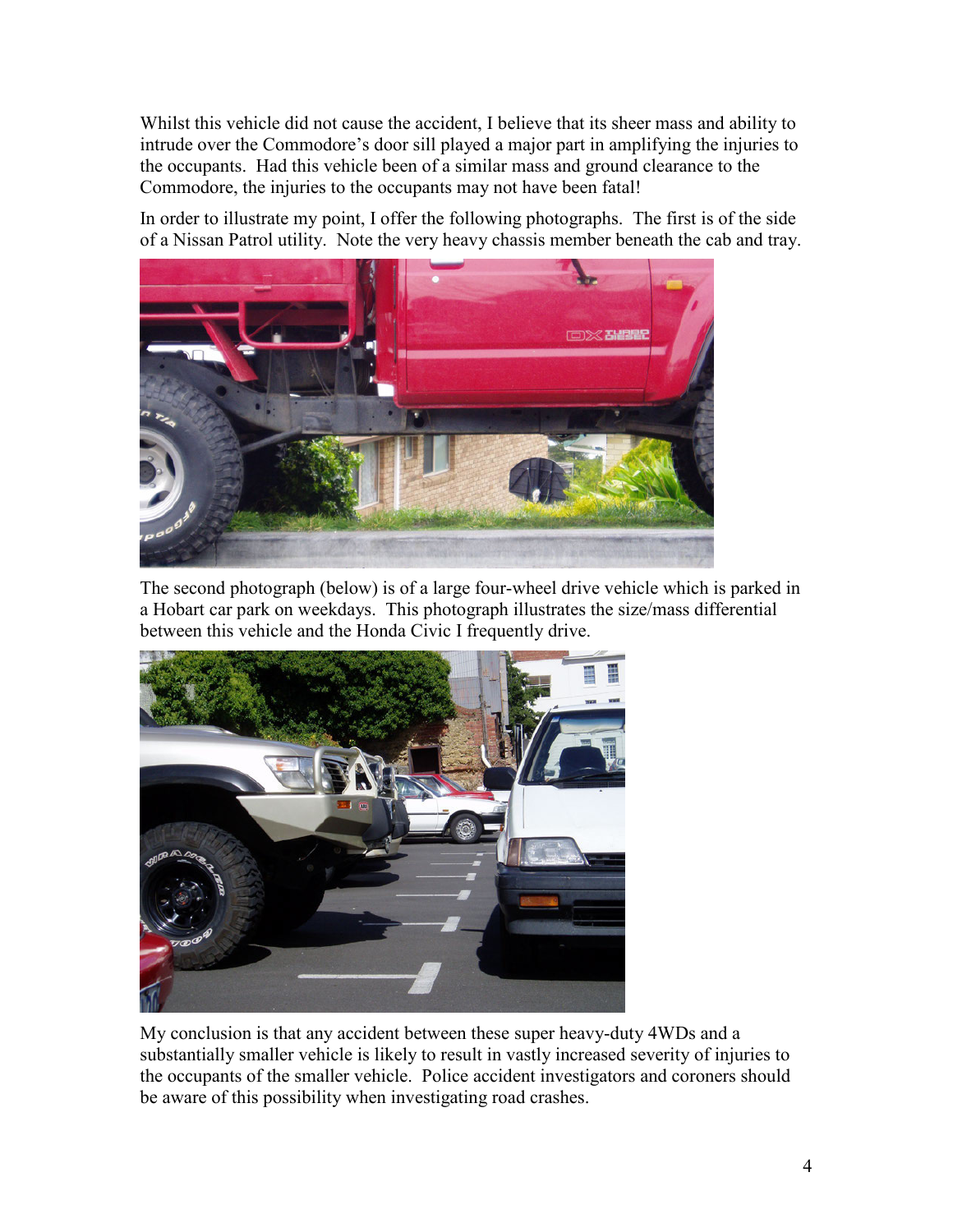## **Prevalence of high speed vehicles**

 vehicles that are capable of speeds approaching twice this limit? Furthermore, we allow I understand that the maximum speed limit in all mainland states and territories is now 110 kmh. Why then, do we allow the importation, construction and possession of vehicles to display totally unnecessary spoilers and other devices.

 I realise this has to be a national issue, but surely we can reduce the performance of vehicles – perhaps reducing maximum possible speeds to say 130 kph. by the installation of governors.

# **Display of headlights when vehicles are moving**

 territories in Australia). This indicates that high visibility plays an important role in I usually turn on the headlights of any vehicle I am driving at all times. I do this because of research, and my own observations during 40 plus years of driving in many parts of the world (continental Europe, UK, Iceland, Canada, USA and all mainland states and reducing vehicle collisions with other road users – including cyclists and pedestrians. Headlights don't only enable drivers to see, but they make their own vehicle more visible and assist other road users to assess their approach speed.

 The Department of Transport and Regional Services, Australian Transport Safety Bureau conducted a Review of the Literature on Daytime Running Lights (DRL) (Peter Cairney 642 25510 5 1445 4467] They concluded "There is a substantial body of evidence which and Tanya Styles: 2003) [Report No. CR 218, Date: October 2003, Pages 86, ISBN ISSN 0 shows that DRL reduce daytime crashes".

# **Pedestrians**

- **There are a number of fatalities and injuries involving pedestrians each year. Some** of these are clearly due to risk taking by young and/or drug/alcohol affected pedestrians.
- However, as a pedestrian (and driver of over sixty years), I am horrified by the general disregard for pedestrians by drivers.
- (b) pedestrian responses to a survey at a specific intersection in Claremont.) Appendix III. • The road regulations clearly state that drivers turning at uncontrolled intersections must give way to pedestrians. In my experience this seldom happens, and many pedestrians are frightened. (I attach a copy of my research re (a) driver behaviour and
- Drivers are required to give way to pedestrians when crossing footpaths whilst entering car parks, shopping centres, etc. This rarely happens.
- **Permion 1** Drivers are also required to indicate for five seconds before pulling out from the kerb. As a pedestrian, I have frequently been confronted by vehicles pulling out from the kerb without warning. Furthermore, these drivers are seldom paying attention to their task, as they often seem to be doing up their seat belts.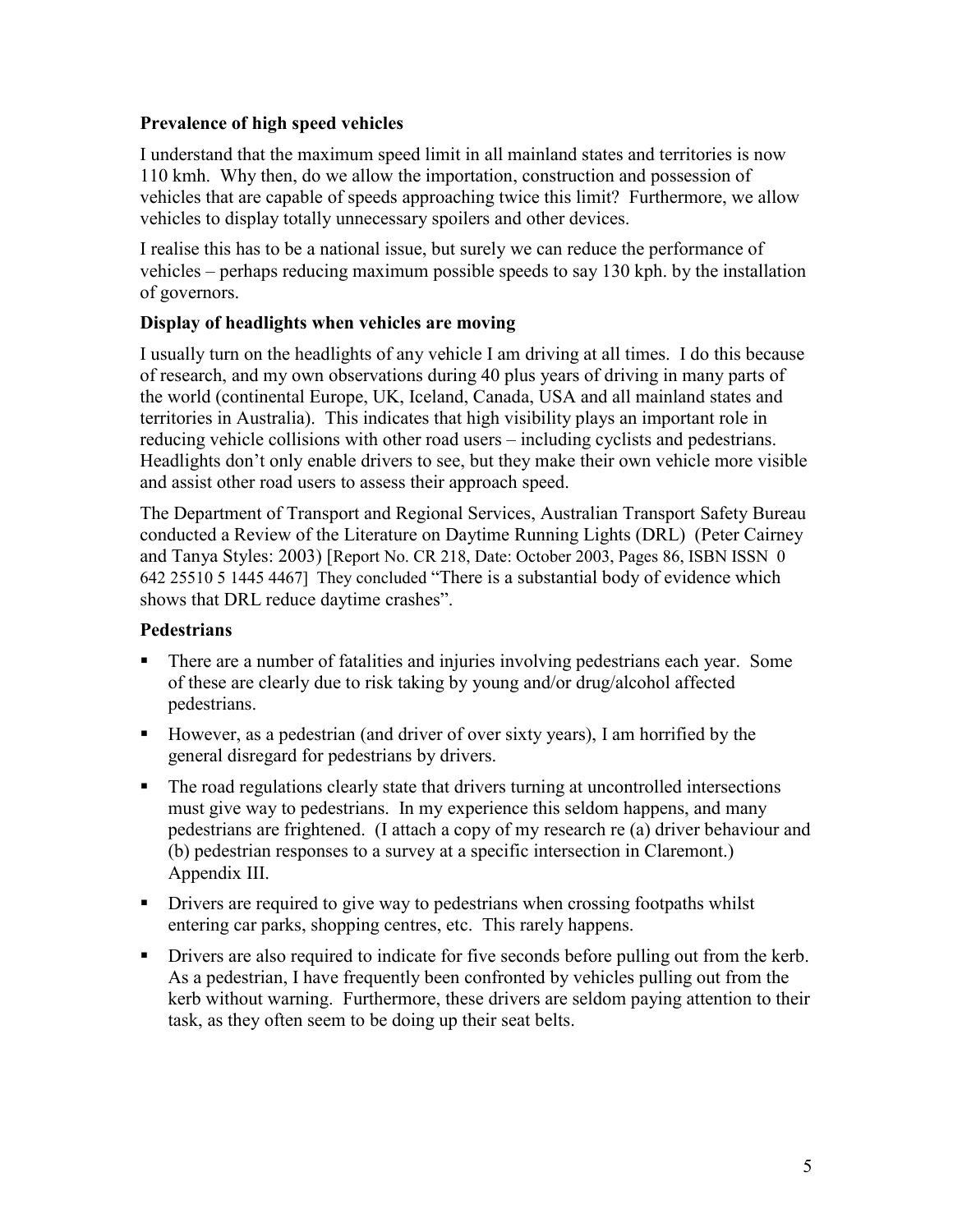### **(5) The methods and means whereby road traffic crashes in Tasmania may be reduced:**

 this term of reference. I may as well have my three pence worth! I feel sure there will not be any shortage of ideas presented to the Committee regarding

 At the moment the taxpayer is paying out a fair sum for the purchase, maintenance and operation of speed cameras. This is all well and good, but the operations are much reduced in their effectiveness by the broadcasting of speed camera locations by the media. Look at it this way. If you are driving in excess of the speed limit and are advised that there is a speed camera operating in a certain location, you will moderate your speed accordingly. However, once you leave the area, you will probably increase your speed again. Very much a *band aid* solution to the problem!

 slow down for the permanent speed camera, then speed up again once past the camera. I think the state's budget would receive a considerable boost if a Police I observe this behavior frequently when driving towards Hobart from Austins Ferry on the Brooker Highway past the Montrose Bay High School. Vehicles roar past me, officer were to be positioned a few hundred metres beyond the permanent camera with a mobile unit!

 If, however, you are caught speeding by a camera and start collecting demerit points, you will probably moderate your speed altogether. Which is the best result for other road-users?

 Educator. Whilst education clearly has a role, it is not a silver bullet. Many people must concentrate upon (a) attitude change and (b) behaviour change. You will probably receive several submissions promoting 'education' as an effective means of reducing crashes. I have strong views, based upon my formal training (B.Ed., M.Ed. and Diploma of PR) and some forty odd years' experience as an Adult are aware of the rules(such as drink driving and excessive speed), but choose to ignore them. Effective education is more than simply passing out information – it

 Many people have the correct attitude and then proceed to rationalize why they can't moderate the behaviour ('*look I know I shouldn't … but …*'). Others will moderate their behaviour, but only because they fear the consequences (demerit points/fines) rather than a belief in the real need to change their behaviour.

Effective education takes this into account. However, I strongly suspect that the 'education' budget is best spent spelling out the consequences of offending behavior – and then hitting offenders very hard in the hip pocket nerve.

Notwithstanding the above, I do feel that the Motor Registry misses a golden opportunity to update drivers regarding regulations when they send out registration and licence renewal notices.

• Mobile phone operation is regularly cited as an issue. As a former regular bus traveler and pedestrian, I can testify to the large number of drivers using mobile phones whilst moving. We need to reconsider the penalties for this kind of behaviour. Perhaps it may be possible to install some gadget in vehicles that prevent phones operating unless a vehicle is stationary with the engine switched off!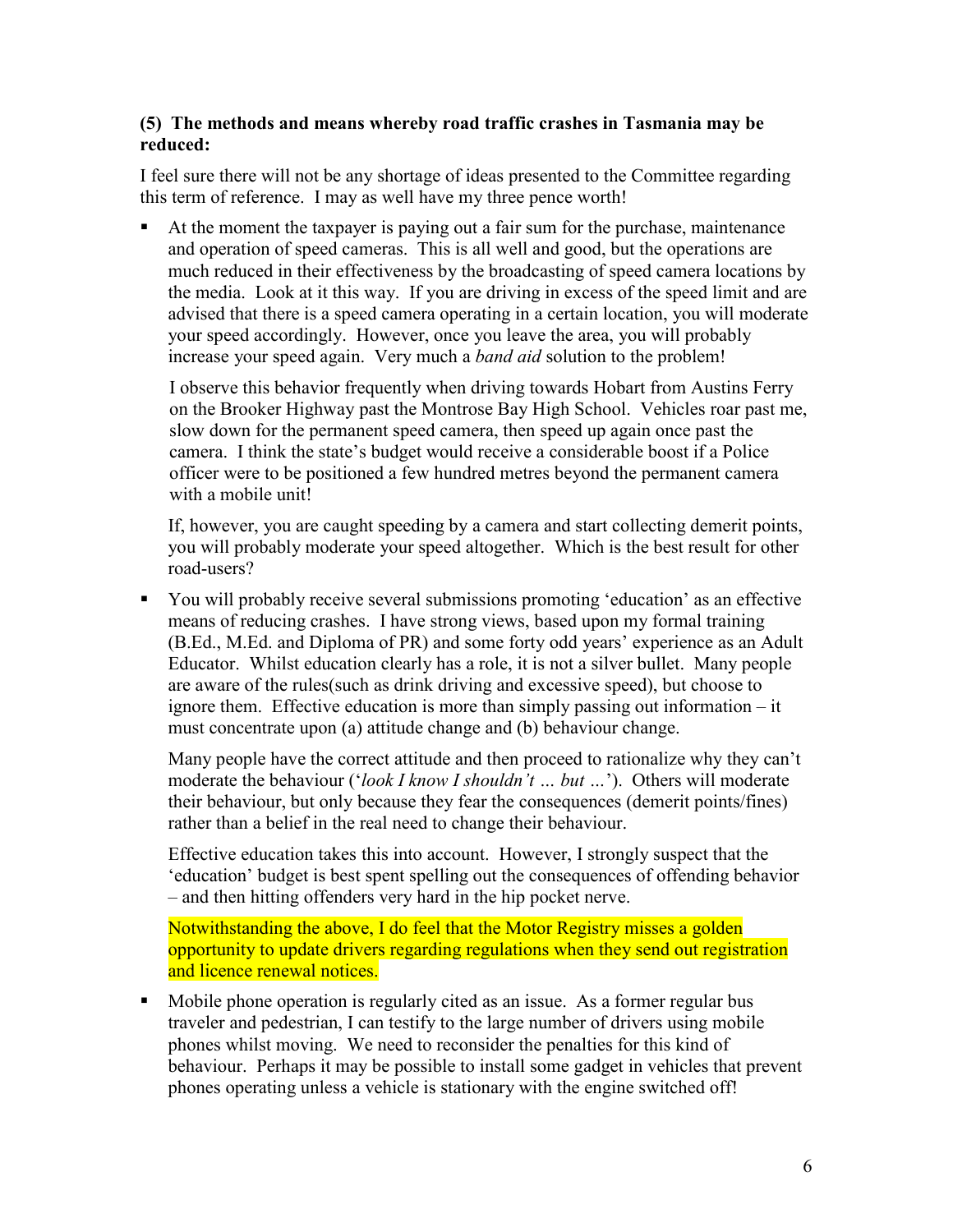- driver's licence is permitted to supervise a learner driver. It is my experience that regulations. Upon satisfactory completion, they are then given a certificate I believe we need to consider driver training. At the moment anyone with a valid many people do not keep up with changing road regulations. **I submit** that anyone who is supervising a learner drive must first (a) attend an assessment session of their practical driving skills (basically, a test) and (b) sit a test of their knowledge of the authorizing them to supervise learner drivers.
- several years ago. **I submit** that it be made mandatory for medical professionals to As a 78 year-old, I am concerned that there is no longer any oversight of seniors as drivers. I was surprised that the previous mandatory assessments were discontinued report drivers whom they believe are no longer capable of safely driving on public roads.
- less road worthy vehicles. **I submit s**uch vehicles should be subjected to extra Heavy-duty 4WDs pose a considerable risk to the occupants of smaller vehicles in a collision – particularly if the 4WD hits the smaller vehicle side on. This problem may well increase, given that younger, inexperienced drivers tend to purchase cheaper, purchase and registration taxes.
- extras as rear 'spoilers'. This is a national problem, which requires a national Many drivers own vehicles which are capable of speeds well in excess of the maximum speed permitted on most Australian roads. These frequently display such response. **I submit** legislators should consider mandatory fitting of governors to limit maximum vehicles speeds to 130 kph. (this is still 20 kph above the maximum open road speed limit in most of Australia).
- Headlights improve vehicle visibility for other road users, including cyclists and headlights wired into the electrical system so that they are on whenever the engine is pedestrians, when turned on during daytime. **I** submit all vehicles should have their running.
- Many fatalities and serious injuries occur when vehicles collide with pedestrians. Whilst pedestrians are clearly the principal cause in many accidents, drivers are either unaware of  $-$  or choose to ignore  $-$  regulations requiring them to give way to pedestrians when turning at uncontrolled intersections or when crossing footpaths to enter service stations and car parks. Drivers also frequently ignore the requirement to indicate for five seconds before pulling out from the kerb.
- Broadcasting of speed camera locations is self-defeating. This should be banned.
- The use of mobile phones whilst driving is a major though not only cause of accidents resulting from driver inattention. This needs specific, on-going attention from traffic police.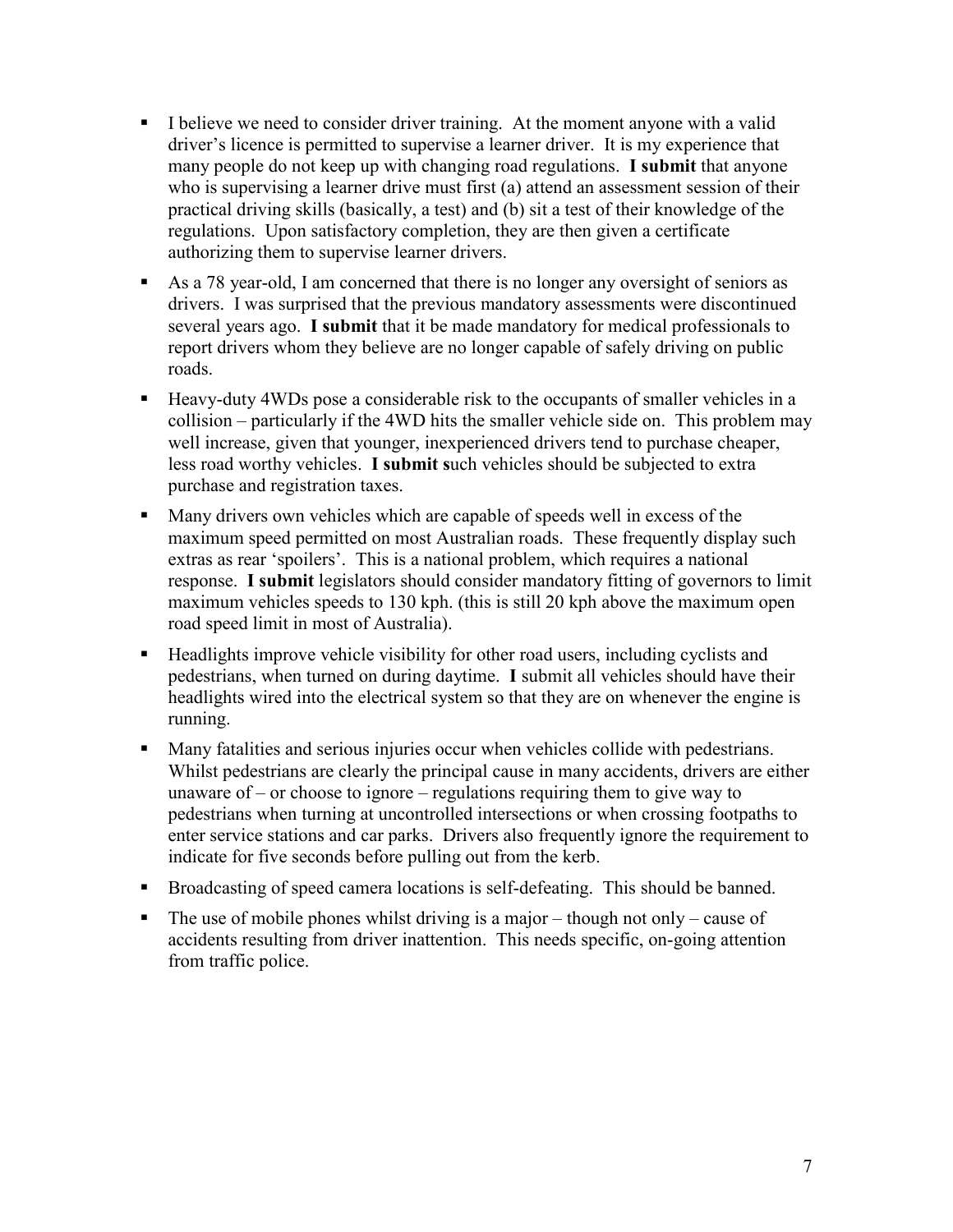# **Appendix I Dangers to road users posed by privately owned large four wheel drive vehicles**

(Broadcast on ABC Radio National's '*Ockham's Razor*' program, Sunday 2 April 2006.)

## **Abstract**

The speaker sets out some of the risks posed by the proliferation of large four-wheeldrive vehicles on Australia roads, referring to relevant research. He then refers to the attitudes of 4WD owners and the Federal Government response to the issues. He closes by proposing appropriate Federal Government action.

### **The Speaker**

 Bob Holderness-Roddam is a Hobart-based adult educator. In his younger days he owned a series of 4WDs. These included ex-army Jeeps, an Austin Champ and a Land Rover. He managed to roll a jeep, fortunately without serious damage to himself or his future wife. They drove a monster 4WD through the Canadian Rockies in 2003 – but only because there was no alternative vehicle available for hire.

## **Text**

Australia's National Road Safety Strategy has set a target to reduce the number of road fatalities from 9.3 per 100,000 population in 1999 to no more than 5.6 fatalities per 100,000 population in 2010.

I wish them luck, because they'll need it in large chunks unless they address one of the major problems on Australian roads. I refer to the proliferation of large four-wheel-drive vehicles being used for private transport. They are battering rams, disguised as glorified shopping carts and school busses. To make matters worse, many are fitted with 'bull(y)bars' which serve to increase the risk to other road users.

 and then the government response. I will finish by stating what I consider needs to be In this talk I will briefly outline the increased risks posed by these metallic monsters to their occupants and to other road users. I will then consider the attitudes of their owners done to deal with the problem.

But first, let me state that I have nothing against four-wheel-drives in their rightful place – farms, forestry and mining operations, some trades and in legitimate bush environments. I have owned several, and my wife and I recently drove a monster through the Canadian Rockies, albeit rather reluctantly.

Let's start with the risks from four-wheel-drive vehicles:

They are far taller and heavier than ordinary passenger vehicles, such as Ford Falcons and Holden Commodores. This difference increases with other, smaller, passenger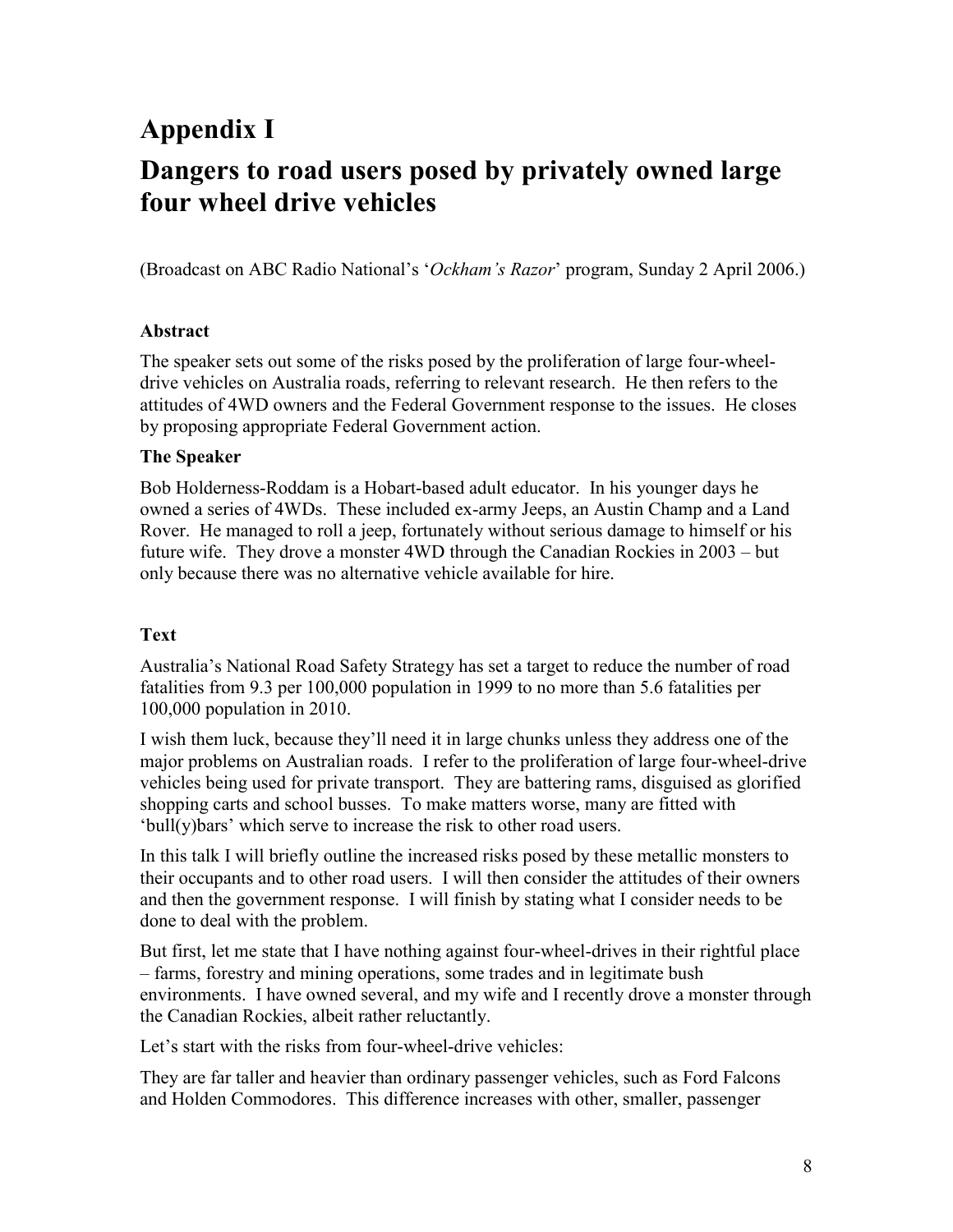vehicles such as Honda Civics or Toyota Corollas, etc. The result is that the occupants of collide with one of the monster four-wheel-drives. This risk is particularly high if the four-wheel-drive 'attacks' the side of the passenger compartment of the smaller vehicle. these smaller vehicles are at a greatly increased risk of serious injury or death if they The occupants will suffer serious chest and head injuries.

According to the ABC *Catalyst* program broadcast on 31 October 2002, the drivers of vehicles hit side on by four wheel drives have a 26 times increase in death or serious injury – than if they had been hit by a standard passenger vehicle.

Four wheel drive vehicles are at increased risk of rollover if involved in an accident – with or without another vehicle. Their high centre of gravity makes them relatively unstable. Add to this that their extra weight is more likely to crush their passenger compartments.

Many four-wheel-drives have poor rearwards visibility – resulting in these vehicles being over-represented in accidents involving reversing over small children in driveways.

 Because they are not classed as "*passenger cars or derivatives*" they avoid many of the But, please don't take my word for this – here's the proof. The executive summary of a paper by the Monash University Accident Research Centre 1997 Vehicle Occupant Protection: Four-wheel drives, utilities and vans stated that four-wheel-drives were becoming an increasingly large proportion of the vehicle fleet on Australian roads. design rules applied to passenger cars in Australia.

 following key findings. The Australian Transport Safety Bureau Monograph no. 11, September 2003 included the

- and 1998 whilst the overall number of fatal road accidents decreased by a distances driven by four-wheel-drives on Australian roads, as an overall 1. Four-wheel-drives involved in fatal accidents increased by 85% between 1990 quarter over the same period. This is likely to be because of the increased percentage.
- more likely to be affected by alcohol than drivers of any other class of vehicle. 2. In accidents where four-wheel-drives contributed to the cause of the crash, fatigue, alcohol or other drugs were a major factor. Four-wheel-drivers were
- passenger car (35% compared with 13%). 3. Four-wheel-drives were far more likely to roll-over in a crash than a standard
- involving four-wheel-drives. The fatality rate for four-wheel-drives was only 4. Occupants of passenger cars accounted for 64% of the fatalities in accidents 18%.

A senior US journalist, Keith Bradsher, has published an excellent book – "*High and Mighty: SUV's the world's most dangerous vehicles and how they got that way*". This book is about the American experience, but much of it applies to Australia. Here's what he says about roll-overs. US Federal crash statistics show roll-overs are less than 1% of US vehicle accidents, but result in 25% of all vehicle deaths. SUVs roll-over five times per hundred crashes, compared with 1.7 times for cars. The 1999 US insurance surveys found that large SUVs, such as Ford Explorers, resulted in 39 deaths per million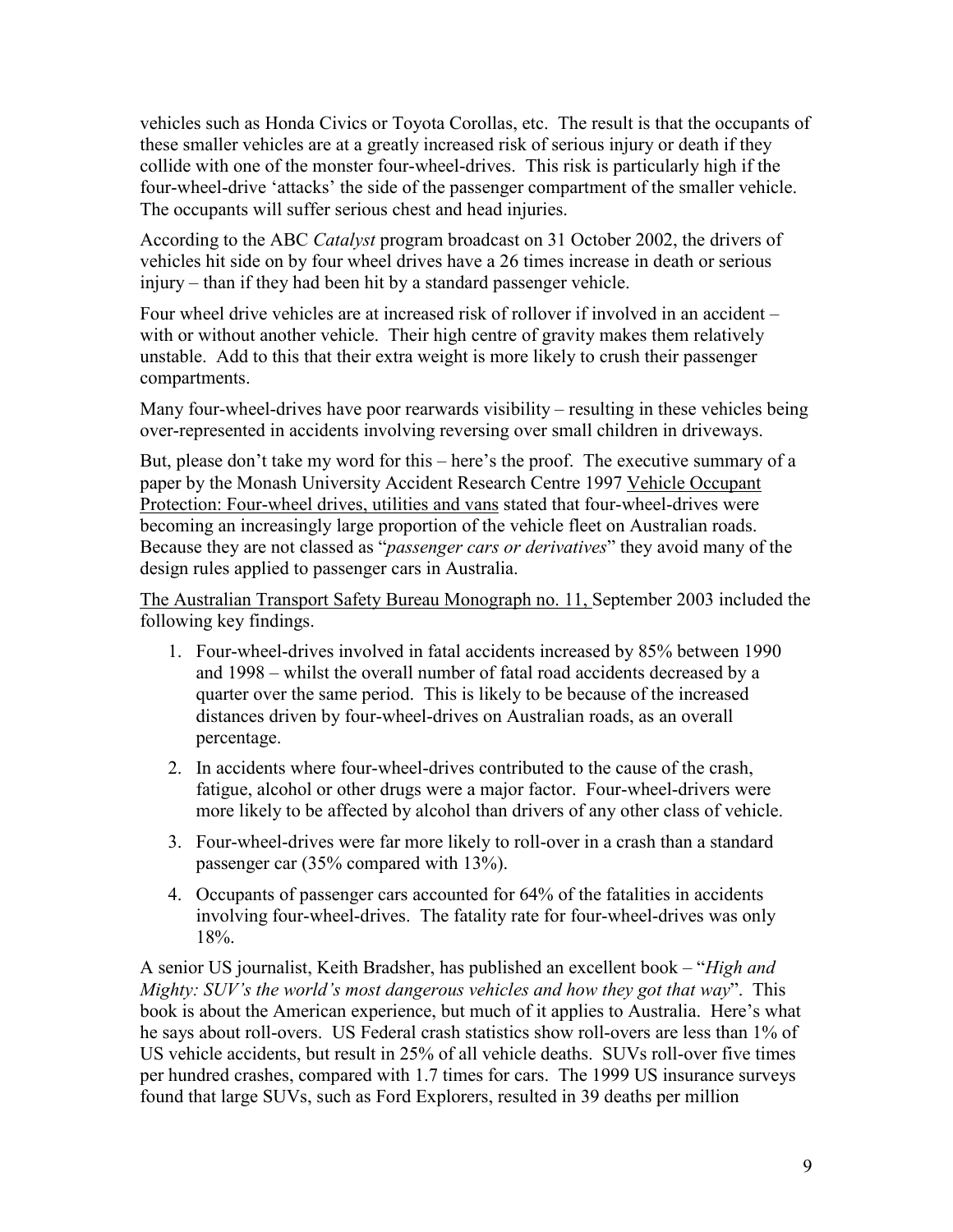registered vehicles. Bigger mid-sized cars accounted for 14 deaths per million registered vehicles. Large family sized passenger cars accounted for only nine per million registered vehicles.

SUV rollover killed 2,049 occupants in American in 2000.

The report Driveway deaths: fatalities of young children in Australia as a result of low- represented in accidents where young children were killed in driveways. speed motor vehicle impacts, April 2002, said that large four-wheel-drives were over-

The Sun-Herald for 7 September, 2003 carried a heart-rending story by Frank Walker about a Nissan Patrol driver who ran over and killed a five-year-old-girl in the grounds of her school. The driver claimed she didn't see the victim.

 say. Earlier last year I shared my thoughts on four-wheel-drive safety in a letter to my local newspaper, the Hobart Mercury. My letter had been triggered by two recent Now, how about the attitudes of four-wheel-drive owners? Not too flash, I'm sorry to accidents involving four-wheel-drives on Tasmanian roads. The reaction from readers was interesting. One wrote in agreement, whilst three others wrote to challenge my statements.

You will appreciate that the letters pages of newspapers don't allow space to offer the research findings to support a case.

One of those challenging my letter thought I'd missed the point. "*It's the nut behind the wheel. Just remove the idiots from the road*", he said. OK, firstly, that "*Nut behind the wheel*" term was coined by the US auto industry in an effort to combat a young Ralph Nader's crusade to improve car safety in the 1960s. Now, what about removing the idiots from the roads? Various police forces have been trying to do that for some time, with little apparent success. Trouble is, they keep breeding the idiots! And some of them are going to get their hands on four-wheel-drives.

 *plastic-panelled buzz-box, why didn't I buy a strong, sturdy, rigid four-wheel-drive."*  care about my fellow road users and the environment. Another respondent simply stated that if I didn't feel secure in my "*flimsy flip-over,*  Well, the reason that I no longer have a strong, sturdy, rigid four-wheel-drive is that I

 road safety issues. It would be reasonable to expect him to have been aware of the issues The final response was from an acquaintance of mine. He had been involved in Neighbourhood Watch for many years and I had often heard him speak at some length on raised. But no, he claimed the number of four-wheel-drive roll-overs was because all the drivers were spending time in the bush. [Actually, over 80% of four-wheel-drives never venture off the bitumen!] He also stated they must be safe as his son had one, and he'd never had an accident.

 out of their way, rather than their responsibility to consider fellow road-users. Radio National's *Background Briefing* broadcast a program dealing with this issue in June 2003, *The Cars that ate Cities*. The presenter, Stephen Skinner, spoke to a random selection of four-wheel-drive owners in a suburban car park. These were your average mums and dads, not your macho bush drivers. Their attitude towards other road users was quite appalling. Basically, they felt it was the other person's responsibility to keep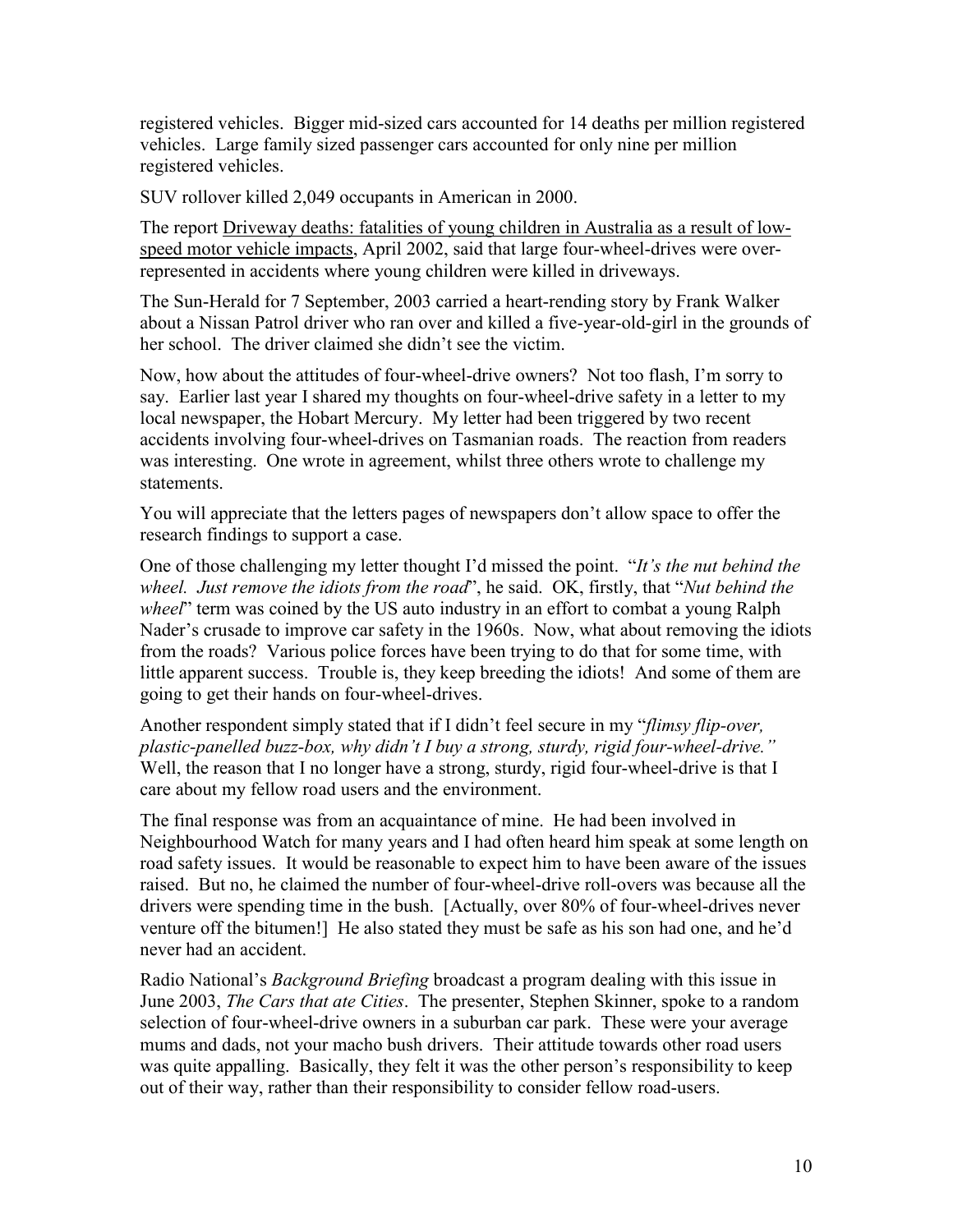So, there we have it. A mixture of ignorance and macho arrogance from some fourwheel-drive owners – hardly a comforting response for those of us who prefer to drive '*flimsy flip-over, plastic-panelled buzz-boxes".* 

 Now, I'm going to be quite unscientific here and add my own observations about the behaviour of four-wheel-drive owners. It seems to me that the drivers of these technological *tyrannosaurs* have an increased feeling of their own safety, and to hell with the rest of us. Over recent months I have seen four-wheel-drives pull out into traffic flows and accelerating through red lights secure in the knowledge that other road users will get out of their way. Where are those log trucks when you need them?

 There is clearly an enormous road safety issue here – so what's the federal government doing about it. Not very much.

 *Wheel-Drive-Crashes*.' The release opened by stating there had been an 85% increase in Senator Ron Boswell, Parliamentary Secretary to the Minister for Transport and Regional Services, issued a media release in March 2002 headed '*Large Increase in Fatal Four*the number of fatal four-wheel-drive crashes over the nine year period to 1998. Senator Boswell described these figures as being '*quite staggering*'. The rest of the release gave further information to flesh out the story.

 four-wheel-drive owners be made aware of the greater risks and urged them to drive more So what did Senator Boswell propose to do about the situation? He simply suggested that cautiously.

More recently, Senator Campbell, then Minister for Local Government, Territories and Roads, was interviewed on ABC Radio. The Senator was quoted as saying that he thought driver education and consumer information at the point of sale about safety aspects of four-wheel-drives are things the Australian Government can work on immediately with the co-operation of the states.

So that's it. Government identifies serious road safety issue and issues media releases urging caution and 'education'!

 effort to change driver behaviour in each of these situations, but it was not successful. In behaviour on our roads. But does education work? No, at least not when we are trying to change behaviour. I have been an adult educator for 30 years, and it is the wrong tool for this issue. If you don't believe me, just look at the situation regarding seat-belt use, drink-driving, speeding and use of mobile phones whilst driving. The authorities tried education in an the end legislation had to be used, with education serving to remind drivers of the penalties for flouting the laws. Even then, some drivers continue with their bad

 Frankly, until the federal government gets serious about this twenty-first century scourge of our cities, suburbs and highways, we are going to see more serious accidents involving four-wheel-drives on our roads. Not only are they forming an increasingly large proportion of our national vehicle fleet, but these vehicles will age with the resultant wear on such important components as brakes, steering and suspension. Team this with the younger, inexperienced drivers – including a proportion of hoons – and we have the recipe for a national road tragedy on a major scale over coming decades.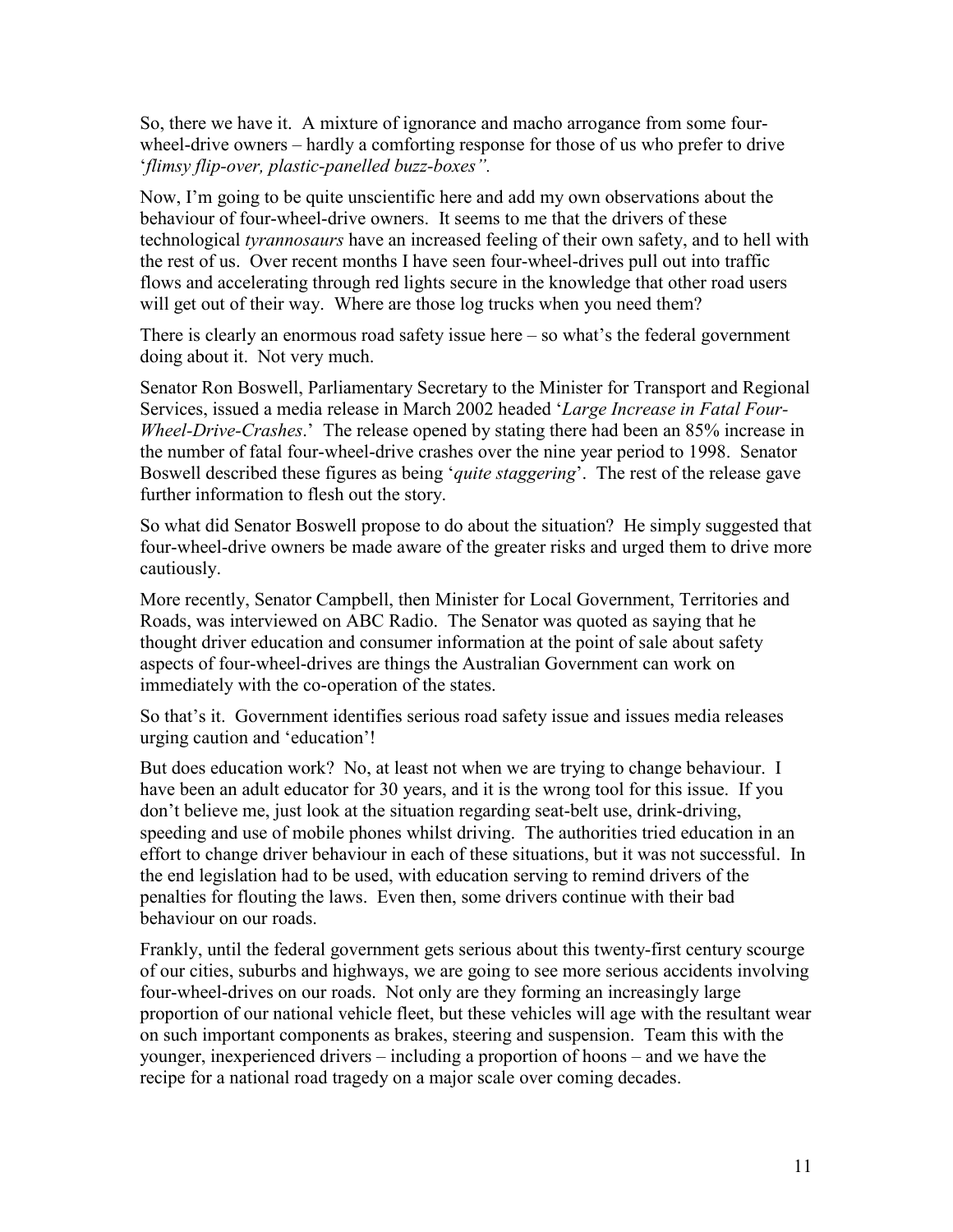So, what is the answer? The federal government simply must act to have all privately owned vehicles comply with design standards currently covering the standard passenger vehicle fleet. This should go a long way towards improving safety – particularly for other road users – and fuel economy.

 The front end of four-wheel-drives must be designed so as to reduce their aggressivity towards other road users – smaller vehicles, cyclists and pedestrians. Their bumpers must be lowered, to prevent them sliding over the sills of vehicles they hit side-on. Their bonnets must conform to a maximum height standard, again for the protection of other road users.

All vehicles must meet standards to minimise the risk of roll-overs, and to protect their occupants from being crushed if the vehicle does roll-over.

We must also address the proliferation of '*bullybars*'. The unwritten rule seems to be that *the bigger the vehicle, the bigger the bullybars*. The current Australian Standards must be revised to ensure only vehicles operating in circumstances where bullbars are required should be permitted to have them fitted. They should be banned from all residential areas.

 Some drivers claim that bullybars protect them from collisions with animals. In fact, animal collisions count for very few serious accidents. The animals come off worst. The answer is to drive more slowly in areas where wildlife is likely to be on the road.

 our environment. Clearly the heavier a vehicle is, the larger the engine and the more fuel Finally, any legislation dealing with four wheel drives must consider their impact upon it will use. These machines are contributing to the rapid depletion of our fossil fuels, and contributing excessively to greenhouse gases and pollution in our atmosphere. You can compare the environmental performance of vehicles in Australia on the internet by visiting <www.greenvehicleguide.gov.au>

A recent article in the Sunday Tasmanian highlighted the serious reduction in Tasmanian shorebird numbers. The reasons? Unrestrained dogs, trail bikes and four wheel drives. A small number of irresponsible owners drive their vehicles above high water mark on our beaches, destroying the eggs and young of shore-birds which breed in this area above-the-tide zone.

END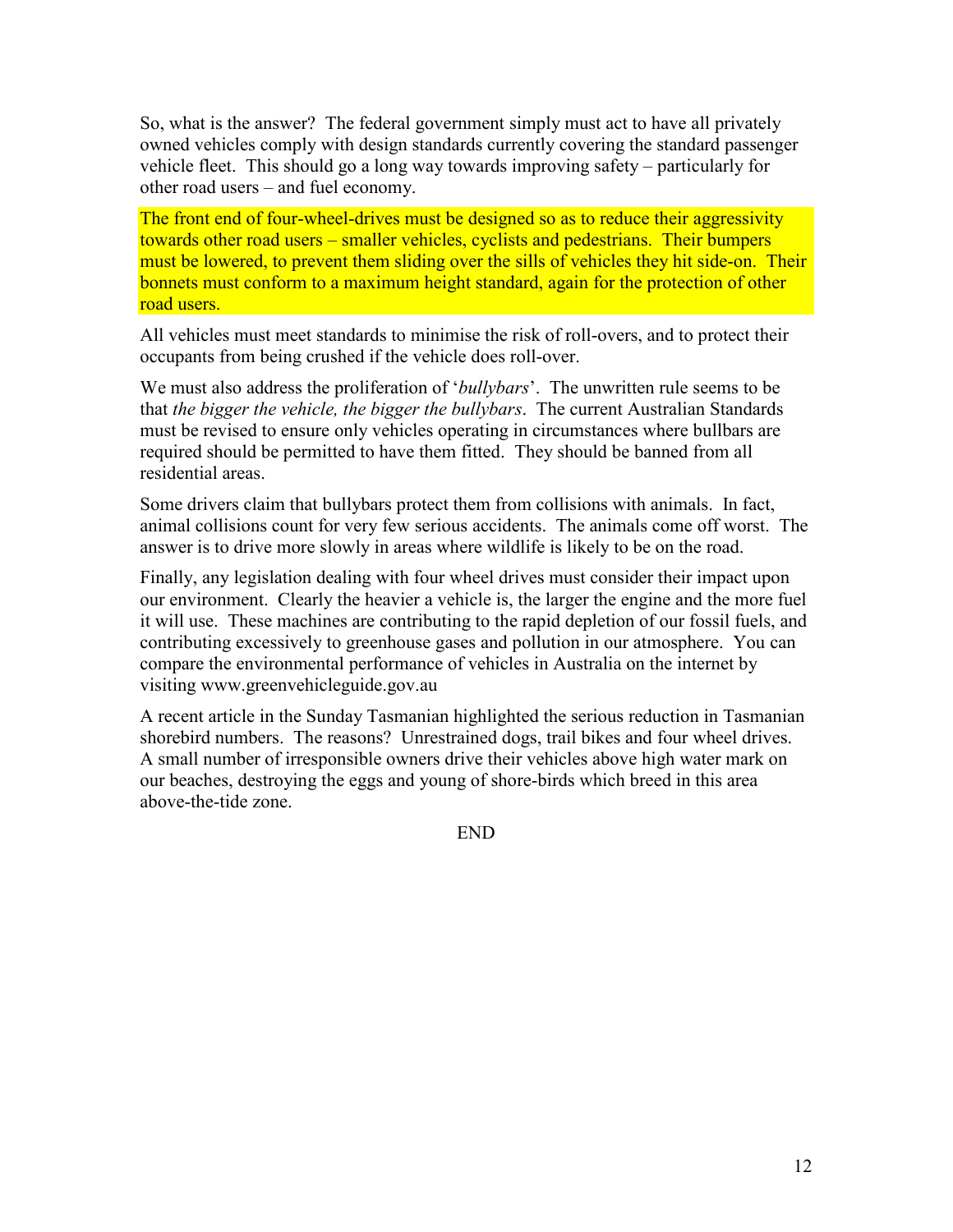# **Appendix II**

**Downloaded from:** http://www.magistratescourt.tas.gov.au/coronial\_findings/roundhill\_fatalities\_-\_2006\_tascd\_213-217

## **Download date: 20 July 2021**

# **RECORD OF INVESTIGATION INTO DEATH**

*Coroners Act 1995* 

*Coroners Regulations 1996* 

*Regulation 14* 

*Form 4* 

**I, Peter Henric Wilson, Coroner, having investigated the deaths of** 

 **Bianca Maree THORP, Sherilea Anne KEATING, Larissa Anne HERON,** 

**Claire Helen TAPSON & Bianca GOURLEY** 

**WITHOUT HOLDING AN INQUEST** 

# FIND THAT :

Bianca Maree THORP died on or about the 25<sup>th</sup> day of February 2006 on the Bass Highway. Round Hill, Burnie.

Bianca Maree THORP was born at Burnie on the 4<sup>th</sup> of October 1991 and at the time of her death was aged 14 year(s).

Bianca Maree THORP was a single person whose occupation at the time of her death was a Student.

 I find that the deceased died as a result of Head, Chest & Abdominal Injuries due to a Motor Vehicle Collision.

At the time of the deceased person's death she was not being treated by a medical practitioner.

Sherilea Anne KEATING died on or about the  $25<sup>th</sup>$  day of February 2006 on the Bass Highway, Round Hill, Burnie.

Sherilea Anne KEATING was born at Smithton on the 9<sup>th</sup> of January 1970 and at the time of her death was aged 36 year(s).

 Sherilea Anne KEATING was in a de facto relationship whose occupation at the time of her death was Home duties.

 I find that the deceased died as a result of Head & Chest Injuries due to a Motor Vehicle Collision.

At the time of the deceased person's death she was not being treated by a medical practitioner.

Larissa Maree HERON died on or about the  $25<sup>th</sup>$  day of February 2006 at Bass Highway, Round Hill, Burnie.

Larissa Maree HERON was born at Smithton on the  $12<sup>th</sup>$  of October 1992 and at the time of her death was aged 13 year(s).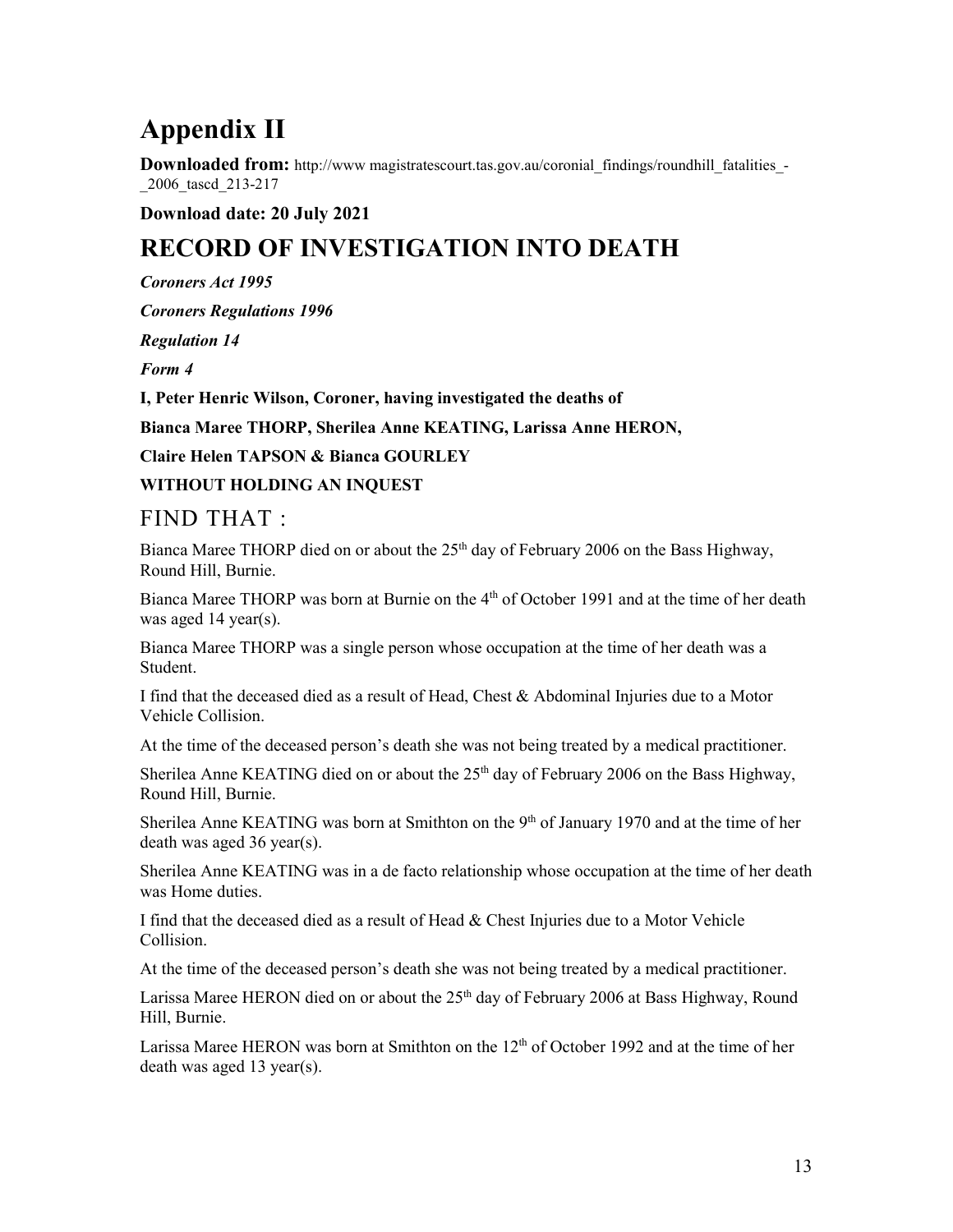Larissa Maree HERON was a single person whose occupation at the time of her death was a Student.

I find that the deceased died as a result of Head, Chest & Abdominal Injuries due to a Motor Vehicle Collision.

At the time of the deceased person's death she was not being treated by a medical practitioner.

Claire Helen TAPSON died on or about the  $25<sup>th</sup>$  day of February 2006 on the Bass Highway, Round Hill, Burnie.

Claire Helen TAPSON was born at Smithton on the  $10<sup>th</sup>$  of June 1991 and at the time of her death was aged 14 year(s).

Claire Helen TAPSON was a single person whose occupation at the time of her death was a Student.

I find that the deceased died as a result of Multiple Injuries due to a Motor Vehicle Collision.

At the time of the deceased person's death she was not being treated by a medical practitioner.

 Bianca GOURLEY died on or about the 25th day of February 2006 on the Bass Highway, Round Hill, Burnie.

Bianca GOURLEY was born at Hobart on the 15<sup>th</sup> of May 1980 and at the time of her death was aged 25 year(s).

Bianca GOURLEY was a married person whose occupation at the time of her death was a Business Owner.

I find that the deceased died as a result of Head Injuries due to a Motor Vehicle Collision.

At the time of the deceased person's death she was not being treated by a medical practitioner.

# CIRCUMSTANCES SURROUNDING THE DEATH : -

At approximately 8.35am on Saturday 25 February 2006, a fatal three-vehicle accident occurred in the westbound lanes, of the Bass Highway, Round Hill, Burnie. The accident occurred approximately 1.6km east of Stowport Road.

Initial scene observations were that the road surface was wet and there was light rain falling.

 The accident was investigated by 1/c Constable C T Willcox of the Tasmania Police Accident Investigation Section and his detailed review and analysis which is here in substance largely reproduced as my findings.

 Gourley was to travel to the East Devonport Stadium where the basketball team was to participate the Forest/Stanley intersection where they picked up the deceased Bianca Thorp. Thorp was sedan. (The distance from this location to the East Devonport Stadium is approximately 100km. **Unit 1:** The deceased, Bianca Gourley was the coach of the Smithton Saints Under 16 basketball team. She left her residence at Smithton, at approximately 7.20am and was in "good spirits". in a tournament. The start time of their first game was 9.20am. She picked up the deceased, Sherilea Keating and her daughter, Larissa Anne Heron from 29 Hellyer Street, Smithton. The deceased, Claire Helen Tapson was picked up from 6 Tatlow Street, Smithton. (Tapson had stayed at this address due to the fact that they were leaving so early. Tapson's normal residence at Marrawah is approximately 45 minutes from Smithton.) They travelled on the Bass Highway to waiting at this intersection with her mother, Roseanne Thorp. Mrs Thorp states that they left this intersection at approximately 7.45am. They were travelling in Gourley's white Commodore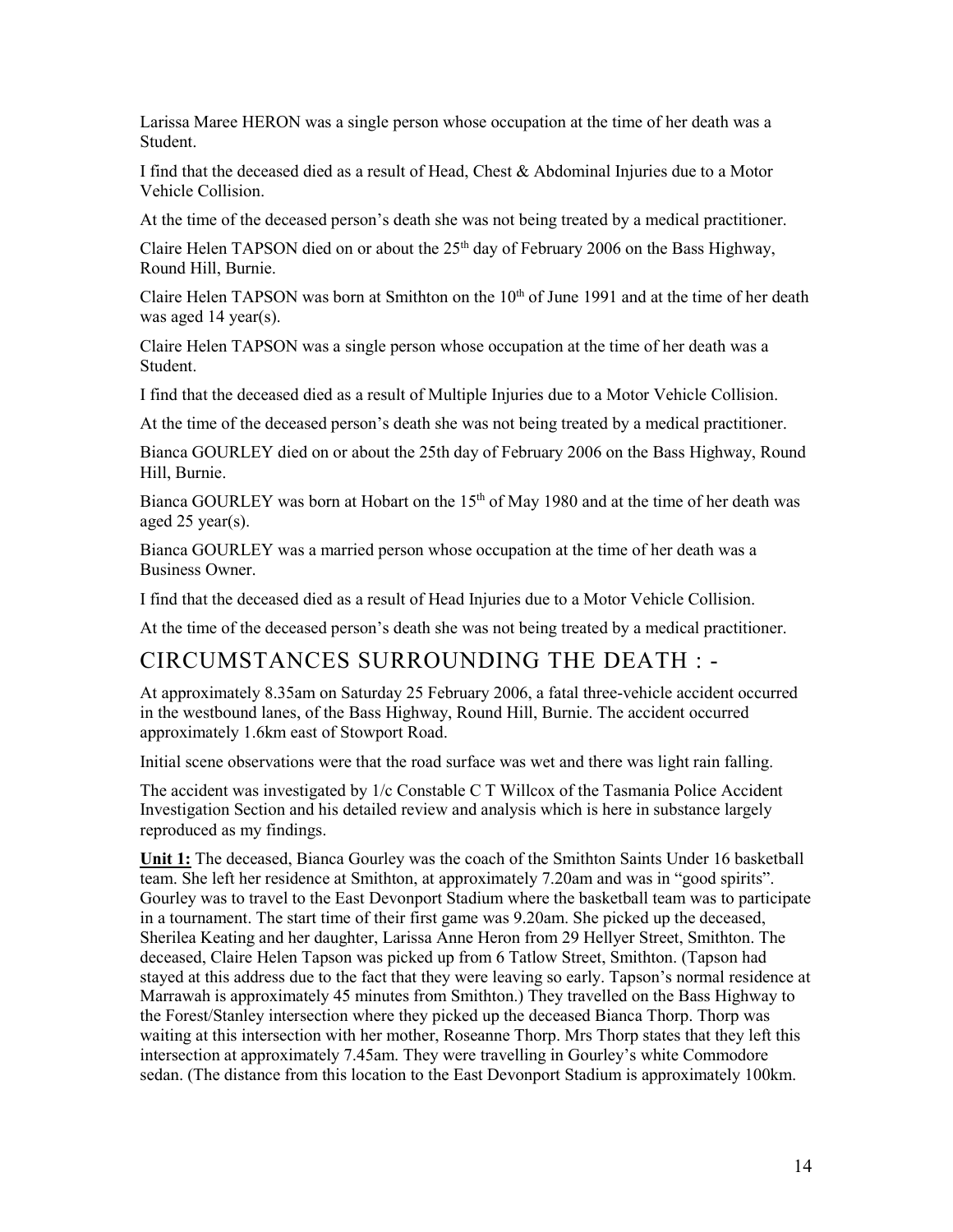This would allow them about 1 hour and 20 minutes to travel to East Devonport, and allow about 15 minutes for the girls to get ready for their first game.)

 **Unit 2:** Peter Anthony John George and his wife, Helen Maree George, left their residence at approximately 8.10am. When they first left home it was overcast, but not raining. They were travelling to Burnie in a blue <mark>Mitsubishi Pajero 4x4</mark>, with the intention of looking to purchase a motor vehicle. They travelled along the Bass Highway at the posted speed limit or just under for most of the journey. Around the Sulphur Creek area rain started to fall heavily. The speed limit in speed of between 90 and 100km/h. The rain had eased off in this area. The speed limit at this this area is 110km/h. Once they passed through the Heybridge roundabout they travelled at a location is 100km/h.

 **Unit 3:** Peter John Smith left his residence between 8.00am and 8.10am, to travel to Burnie. The followed the Pajero from this point, through to Round Hill, Burnie, where the accident occurred. speed limit or just under and states that, *"……As we went past Blinking Billy (the lighthouse at Roundhill) both myself and the Pajero were in the left lane. We travelled around a sweeping left*  purpose of his journey was to travel to his place of employment. Smith is a car salesman Cooee. Smith travelled along the Bass Highway towards Burnie. He was overtaken by a "dark coloured Pajero" between Ulverstone and Penguin. (This Pajero was being driven by George). Smith Smith states that throughout the journey both himself and George's vehicle travelled at the posted *hand bend. At this stage we would have been travelling at about 90 to 100km/h……"* 

#### **Events at the scene:**

 has negotiated a sweeping left hand bend before travelling along a short straight. At this stage George was travelling in a westerly direction on the Bass Highway at approximately 90 to 100km/. He has driven past Blinking Billy (the lighthouse at Roundhill) in the left hand lane. He Smith was travelling a short distance behind George and was also in the left lane. Light rain was falling at this time.

 She has driven past the industrial businesses at Roundhill and negotiated several left and right hand curves. As she has approached a sweeping left hand bend, she has lost control of the vehicle. Gourley was driving her white Commodore sedan in an easterly direction on the Bass Highway. The Commodore has started to spin in an anti-clockwise rotation, before crossing the concrete median strip that divides the east and westbound lanes.

 George has attempted to take evasive action by braking heavily and turning to the left. The Commodore has continued to travel directly into the path of George, who was unable to avoid the collision. The primary impact occurred between the front of George's Pajero and the driver's side clockwise direction before coming to final rest in the middle of the westbound lanes, facing in a of the Commodore. Upon separation the Commodore has rotated approximately 180 degrees in a general south-easterly direction.

 Smith also attempted to take evasive action by turning to the right and braking heavily. Smith was coming to rest in the right lane. unable to avoid the collision and has made light contact with the passenger side rear guard, before

#### **Evidence at the scene:**

 and steep rising hillsides on the Southern side of the roadway. The Bass Highway is the main arterial road into and out of the City of Burnie, and generally travels in an east/west direction. The posted speed limit is 100km/h. The land use in this area could best be described as commercial / light industrial. The highways curvilinear nature is due to the significant geographical constraints in the general area. The coastline is on the northern side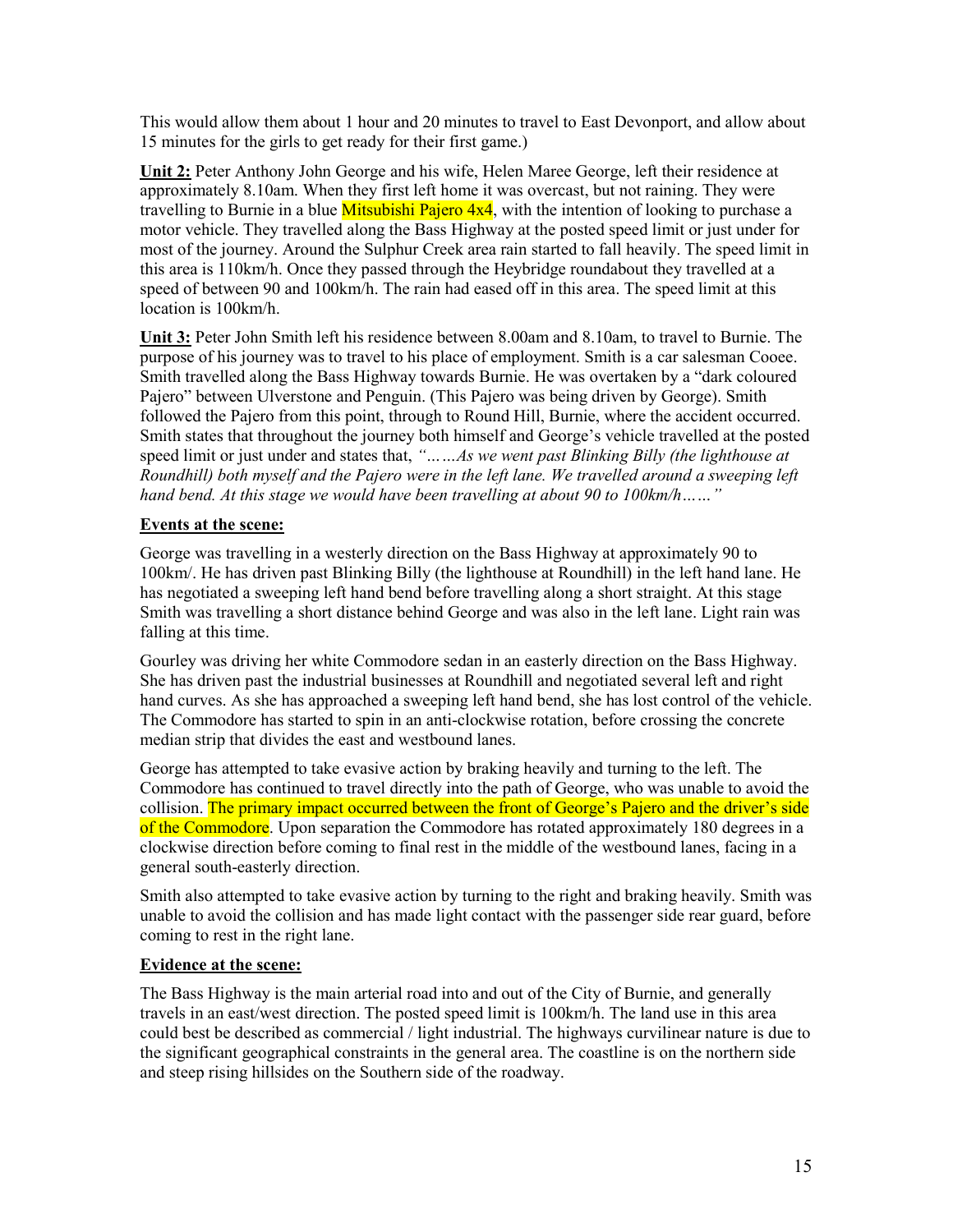The accident had occurred in the westbound lanes near the Burnie Ten foot-race turning point. This is approximately 1.6km east of Stowport Road.

The roadway consists of two eastbound and two westbound lanes which comprise a bitumen aggregate with hotmix shoulders. The road surface was in reasonable condition and devoid of any major defects.

 The travelled portion of each of the four lanes measured approximately 3.5 metres in width. All lanes are divided by single broken white painted centre lines. The east and westbound lanes are total of 3 metres in width. The median strip is angled upwards with the low side bordering the divided by a concrete median strip, bound by shallow water drains on both sides, measuring a eastbound lanes.

 The shoulder on the left of the westbound lanes measured 3.5 metres in width and also comprised the Commodore crossed the median strip. There is no form of railing, fencing or protective barrier on the median strip throughout this area. (This Armco railing ends 9.5 metres east of the a slip lane which was delineated by broken white edge lines. This shoulder is then bound by a gravel/grass verge. There is a 1.75 metre shoulder on the right side of the westbound lane which is then bound by Armco railing. This Armco railing concludes 9.5 metres east of the point where point where the Commodore crossed the median strip. There is no form of railing, fencing or protective barrier on the median strip throughout this area).

 The shoulder on the left of the eastbound lane measured 3 metres in width and the shoulder on the right measured 1.5 metres in width. There is Armco railing present on the left at this location. As stated above, there is no barrier of any kind, present on the right hand side.

 Commodore was alleged to have lost control did not reveal any tyre or skid marks on the actual travel portion of the roadway, due to the road surface being wet, nor were any foreign objects strip that divides the east and westbound lanes. It is at this point that four distinct tyre marks the Commodore was side slipping and rotating in an anti-clockwise direction and travelling from An inspection of the eastbound lanes on the approach to the accident scene, where the located on the roadway. Two tyre marks were present between the right edge line and the median appear on the median strip. These marks came from the Commodore. These marks indicated that the eastbound lanes towards the westbound lanes.

 The first and longest of the tyre marks measured 17 metres in length. This was attributed to the attributed to the left rear tyre of the vehicle. The third tyre mark which is attributed to the front left tyre and measured 13 metres in length. A scratch mark measuring 3 metres was located on the concrete median strip. This scratch was inside the longest tyre mark and was consistent with right rear tyre of the Commodore. The second tyre mark measured 12 metres in length and is right tyre and measured 14 metres in length. The fourth tyre mark which is attributed to the front being caused by the right rear rim.

 lane of the westbound lanes. This gouge mark measured 12.5 metres and concluded basically at At the conclusion of the marks made by the right rear tyre, there was a break or gap of approximately 2.5 metres, before the appearance of a gouge mark which extended across the right the centre line of the westbound lanes.

 before landing on the right rear rim. The rim has dug into the road surface as the vehicle has 1/c Constable Willcox believed the Commodore became airborne as it left the median strip, continued to slide eastward. The gouge stopped approximately 9.5 metres west from the area of impact (or maximum engagement).

 Using a drag tyre (a part tyre filled with concrete), 1/c Constable Willcox and Constable Mason established that the co-efficient of friction of the road surface in the eastbound lanes was 0.606,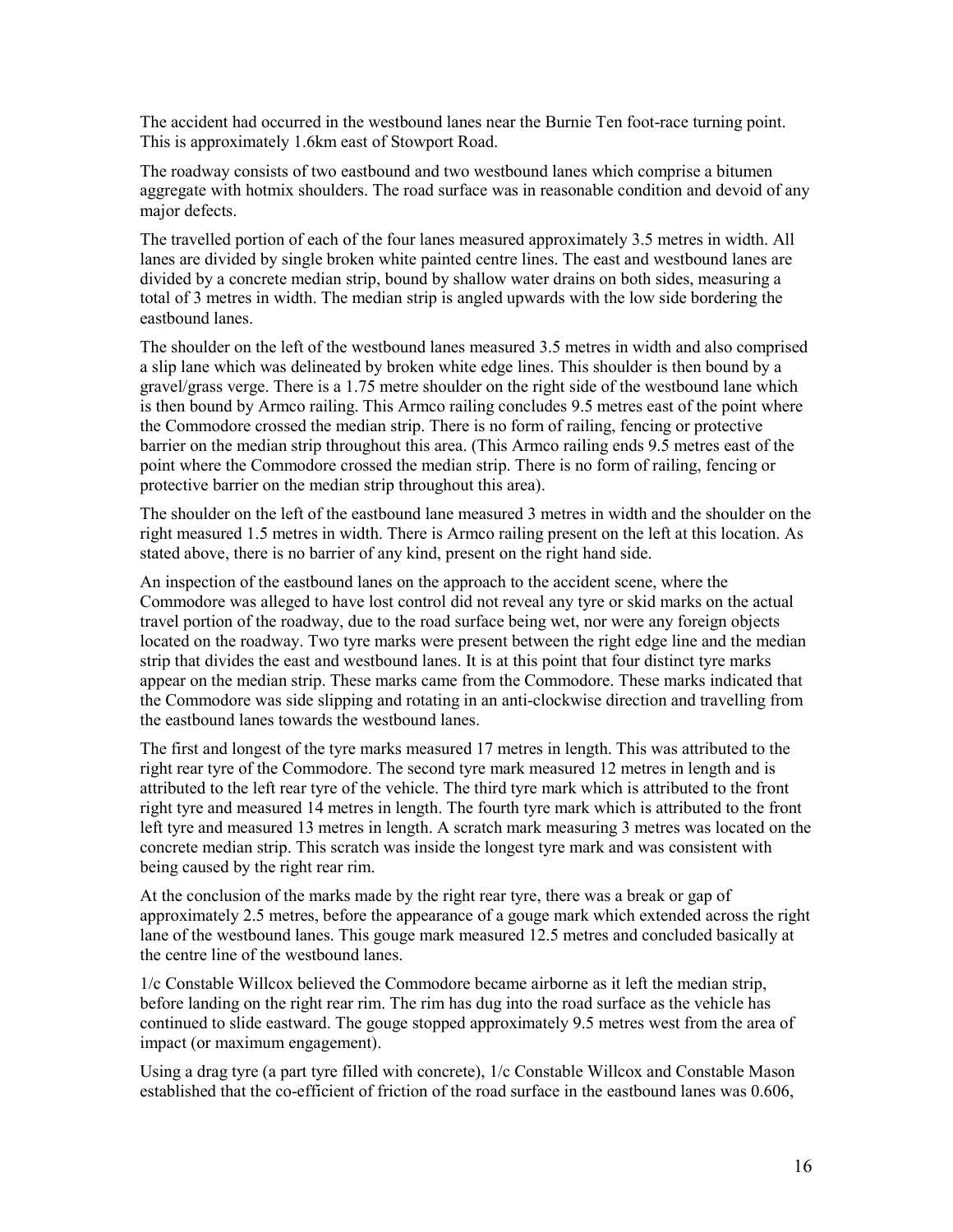which is about average for a wet road. The concrete median strip was determined to be 0.696. This was slightly higher than the road surface, due to the coarse nature of the concrete and the fact that the tyre was dragged upwards in the same direction of travel as the Commodore.

 the vehicle, with the main point of impact extending from just in front of the 'B' pillar to the rear The Commodore had come to final rest basically in the middle of both westbound lanes facing in a general south easterly direction. This vehicle suffered a massive impact to the driver's side of driver's side wheel.

The Pajero had come to final rest also facing in a general south easterly direction on the grass/gravel verge on the south eastern side of the roadway. This vehicle has suffered extensive damage to the entire front section of the vehicle.

The Camry sedan came to final rest in the right hand lane, slightly diagonal to the centre line. This vehicle sustained very minor damage to the front of the vehicle, indicating a very low speed impact. The damage consisted of minor dents to the front registration plate and bonnet, as well as a small amount of paint scraping.

#### **Evidence of the vehicles:**

 1/c Constable Willcox conducted a detailed inspection of the vehicles involved with the following observations:

1998 white Holden Commodore VT sedan, Registered Number DZ 5238.

Inside this vehicle he observed the bodies of five females, being the deceased. The two front seat occupants appeared to be adult females, whilst the three rear seat passengers appeared to be young teenagers. All occupants were wearing seatbelts.

 main damage commenced basically at the centre of the driver's door and concluded at the back of The Commodore had suffered extensive damage to the entire driver's side of the vehicle. The the rear wheel. The driver's side B-pillar had been pushed in approximately 944mm towards the centre of the vehicle. The distance between the B-pillars measured approximately 980mm. The standard width dimensions of this particular vehicle pre-collision is 1824mm.

 inwards and twisted towards the centre of the vehicle. The dash was dislodged from its The driver's side doors, pillars and both front and rear mudguards were buckled, with the boot, roof and bonnet also buckled. The front bumper bar was dislodged and all driver's side window glass, front windscreen and rear window glass was shattered. The driver's seat had been pushed mountings.

 was on medium with air recirculating. The fan was off. The windscreen wipers were in the on The Commodore's odometer indicated the vehicle had travelled 140,945km prior to the accident. The vehicle was fitted with an automatic transmission and was in the drive position. The heater position.

 tyres were fitted to AMG alloy rims. All tyres were deflated with the exception of the front right The vehicle was fitted with Pos-A-Traction P205/65 R15 brand tyres on all four wheels, and the tyre. It appears that the remaining three tyres were deflated due to rim damage sustained in the accident. All tyres displayed good tread pattern. The Commodore appeared to be in a good roadworthy condition prior to the accident.

Unit 2: 2003 blue Mitsubishi Pajero 4x4 wagon, Registered Number ER 0099.

 The Pajero had suffered extensive damage to the entire front section of the vehicle. The front bumper, both front mudguards, and the bonnet had all been pushed rearwards approximately 530mm. The vehicle measured approximately 4300mm in length. The standard length dimensions of this particular vehicle pre-collision is 4830mm.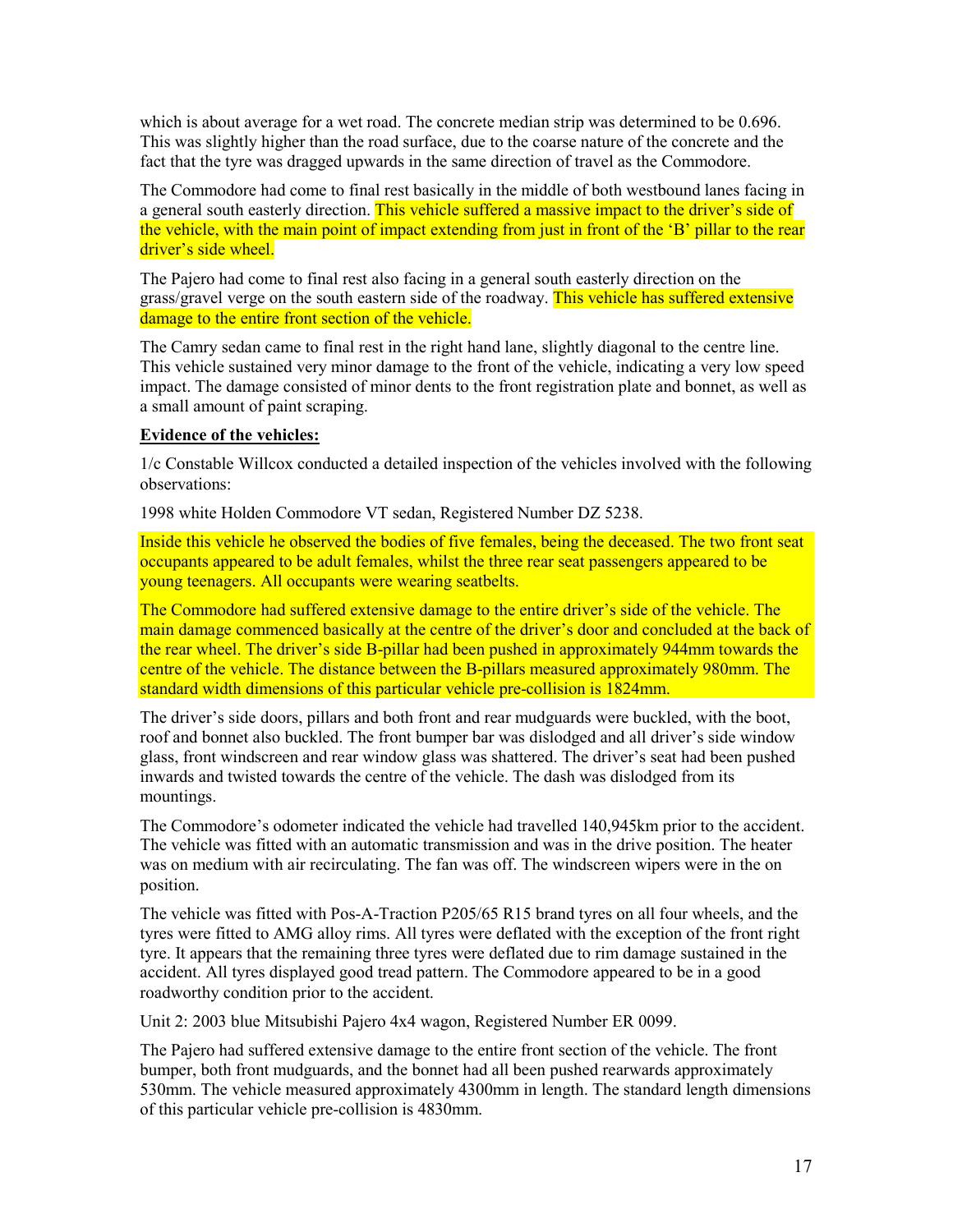The driver's door was buckled and the windscreen was cracked. The inside of the vehicle was relatively intact. Both the driver and passenger airbags had deployed.

 positioned on cold and directed at the face. The fan was on (2). The windscreen wiper lever was He was unable to determine the mileage of the vehicle as it had an electric odometer fitted. (According to Peter George the vehicle had travelled approximately 179,500km.) The vehicle was fitted with a 5 speed manual transmission which was in the neutral position. The heater was broken off, so he was unable to determine if the wipers were activated.

 The vehicle was fitted with alloy rims and Dunlop Grandtrek 265/70 R16 brand tyres on all four wheels. All tyres were inflated and displayed good tread pattern. The Pajero appeared to be in a good roadworthy condition prior to the accident.

Unit 3: 2000 green Toyota Camry Sedan, Registered Number EJ 1149.

 speed impact. The damage consisted of minor dents to the front registration plate and bonnet, as The Camry had sustained very minor damage to the front of the vehicle, indicating a very low well as a small amount of paint scraping.

 vehicle was fitted with an automatic transmission and was in the park position. The heater was positioned on cold directed at the face. The fan was off. The windscreen wipers were in the off The Camry's odometer indicated the vehicle had travelled 52 473km prior to the accident. The position.

 The vehicle was fitted with Michelin Certis 205/65 R15 brand tyres on all four wheels, which were inflated and displayed good tread pattern. The Camry appeared to be in a good roadworthy condition prior to the accident.

#### **Post accident investigation:**

On Sunday the 26<sup>th</sup> of February 2006 1/c Constable Willcox returned to the scene with Constable Mason. Together they completed a survey of the scene using the Geodimeter 500 Infra-red Total Survey Station. All items of relevance were surveyed. Those computations were later downloaded to computer and Constable Mason produced several scale plans of the scene.

On Tuesday the  $28<sup>th</sup>$  of February 2006 1/c Constable Willcox made arrangements for a "Virtual Reality" of the scene to be conducted. "Virtual Reality" is a number of digital images that are electronically "stitched" together to give a 360 degree panoramic view of the scene. It basically allows for a "walk through" view of the scene. This procedure was conducted by personnel from Burnie Forensic Services.

 He requested a report from the Bureau of Meteorology in relation to rain fall over the preceding days. It was found that "there was little rain in the seven weeks leading up to the incident, and  *24-hour totals of around 10 to 15mm were common), most falls were less than 2mm; many were*  falls (mostly of less than 2mm) in the 24 hours to 9am on the 23<sup>rd</sup>, with Round Hill registering *Imm.*" The report for 9am on the 25<sup>th</sup> "shows slight intermittent drizzle, as there had been in the  *previous 3 hours. The total amount recorded was 0.2mm, since 3pm the previous day……"*  very few especially wet days. There were light showers or drizzle in the area at the time of the incident." The report states, *"……Of significance is the generally light rainfall in the weeks prior to the incident. There were several moderate falls during December, but after 1 January (when less than 1mm. The main rain events in February were around the 1st, 9th and 13th. There were* 

#### **Witnesses (drivers):**

Peter John Smith of Ulverstone.

A summary of his evidence discloses:-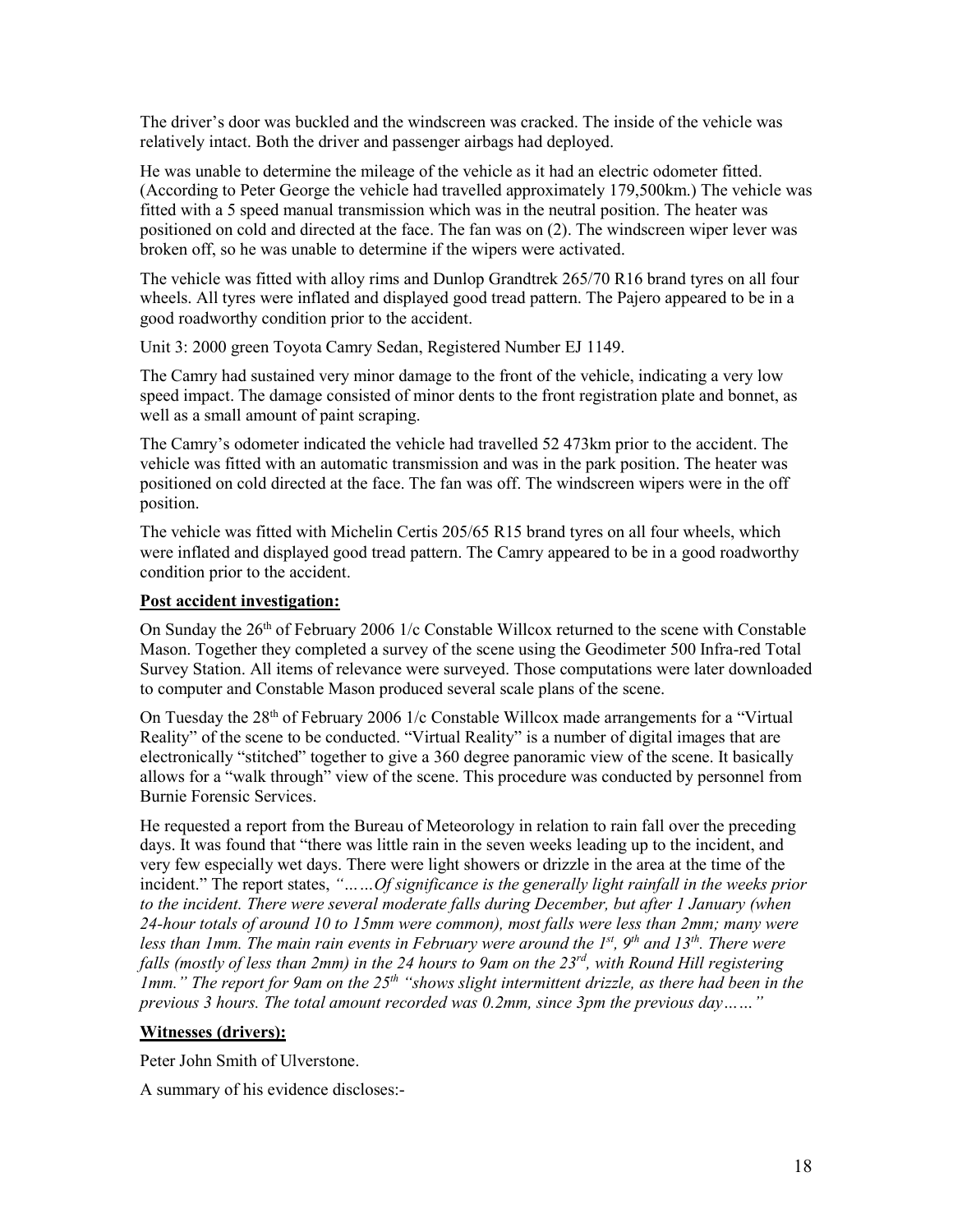• He was the driver of green Camry sedan involved in this accident;

• States he left his residence at "about 8am to 8.10am" to travel to Cooee for work;

• Recalls being overtaken by a blue Pajero between Ulverstone and Penguin, which he followed all the way to Burnie;

• States that he "followed this vehicle at a distance of between 50 and 80 metres for most of the way";

 • States that throughout the journey both the Pajero and his vehicle travelled at, or just under the posted speed limit;

• Was following the Pajero when he observed the Commodore cross the median strip and become "airborne for a short distance before landing on the driver's side wheels";

• States that the Pajero braked and veered to the left before it collided "heavily with the driver's side of the sedan";

 • States that he braked and turned to the right to avoid the accident, but was unable to avoid lightly colliding with the left rear of the Commodore;

• States "at the time of the accident I believe it was lightly raining. The road surface was wet, but water was not sitting on the road"; and

• States "there was nothing the driver of the Pajero could have done to avoid the accident".

Peter Anthony John George of Turners Beach.

A summary of his evidence discloses:-

• He was the river of the blue Pajero 4x4 involved in this accident;

• States he left his residence at approximately 8.10am to travel to Burnie to look for a new car for his wife;

 the old Tioxide site. The rain eased off around here. The road surface was very wet, but it wasn't forming pools. I drove at the speed limit or just under all the way"; • States "it was raining quite heavily around Sulphur Creek. It rained heavily through until around

 • Recalls travelling in the left lane as he went past Blinking Billy and driving around a sweeping left hand bend. He then observed "a white sedan in the eastbound lanes," lose control;

 • He then observed the vehicle cross the median strip and directly into his path. He braked heavily and swerved to the left in an attempt to avoid the accident. "The front of my Pajero collided heavily with the driver's side of the vehicle";

 • States "I recall seeing the Commodore lose control, but I don't know what caused it. I would not say that the vehicle was speeding. The speed limit is 100km/h and I don't think it would have been in excess of 100"; and

• Has had the Pajero for about three years and "would average about 60,000km per year."

#### *Consultation with D.I.E.R. engineers and their recommendations:*

 recommendations to them. He indicated that his main concern at this location was the lack of protective barriers, railing, or fencing between the east and westbound lanes. The engineers indicated that given the current road environment (the presence of a U-turn facility west of the On Monday the  $27<sup>th</sup>$  of February 2006 1/c Constable Willcox met with D.I.E.R. engineers at the scene. He informed them of the circumstances surrounding the accident and made several accident site) a protective barrier was not an immediate option, as there were visibility issues for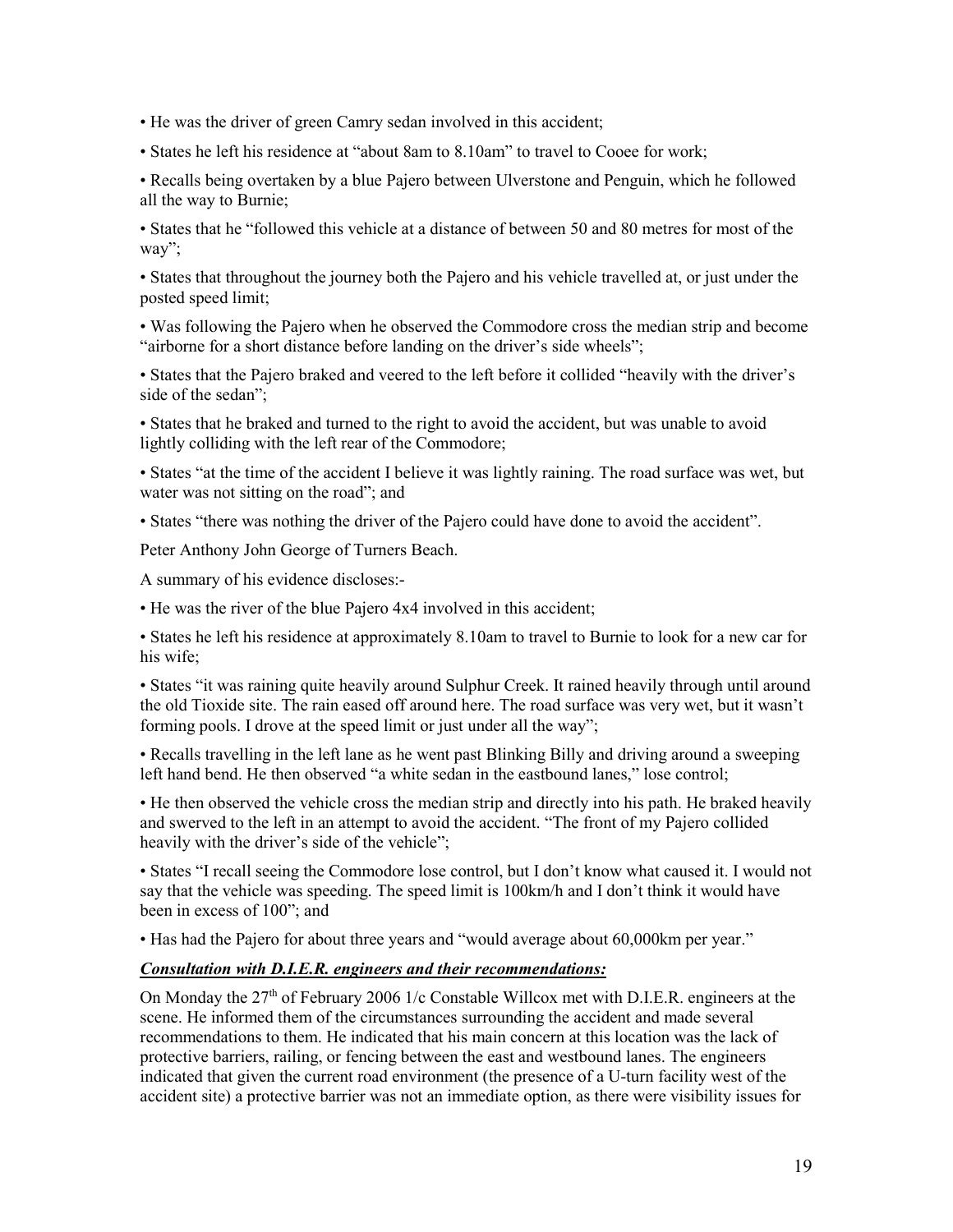vehicles performing a U-turn. He requested that as an interim measure could consideration be given to lowering the speed limit to 80km/h. This was due to the fact that with winter approaching and the likelihood of more wet weather and hazardous road conditions, a lowering of the speed limit may reduce the likelihood of a similar accident.

 Lighthouse, which incorporates the accident site. These statistics were for the period 1 January Subsequently he was forwarded a preliminary report dated 29 March 2006, written by Peter Hubble (D.I.E.R), which contained a Accident History/Analysis in relation to the number of reported accidents for the 1.5km section of roadway from Clarke Street to the Chasm Creek 2001 to 25 February 2006. The report states that the westbound carriageway had 9 reported accidents with 5 occurring during wet road and weather conditions. There were 4 accidents reported for the eastbound carriageway all of which occurred during wet road and weather conditions. Younger drivers are almost exclusively represented in these accidents.

 The report details the inspection and observations of the engineers at the accident site. Of interest is the last three points listed for the eastbound carriageway:-

· All four bends have been checked using a vehicle mounted ball bank indicator with a good conditions 'advisory speed' finding of approximately 85km/h for

each. (The weather and road conditions at the time of this accident were poor.);

· Asset data indicates that the pavement was last resurfaced in 1999 with a sprayed seal. (Seven years since last reseal.); and

 guidelines, is advised. (Indicates that road surface friction is close to the minimum required by · A desktop review of skid resistance survey data, collected using the Sideway-force Coefficient Routine Investigation Machine (SCRIM), indicates that further investigation, as per Austroads Austroads guidelines)

The following recommendations were listed in this preliminary report:-

 · As an interim measure lower speed limit from 100km/h to 80km/h by extending existing physical roadworks consultation with the community to take place in terms of any reversion of 80km/h limit near Stowport Road to a point east of bend D. Following implementation of any the limit back to 100km/h;

· As an interim measure install guideposts in the central median around bend C;

 · Design and construct a u-turn facility at the existing median opening located at Link 52 CH 5.22km;

· Close the central median opening at Link 52 CH 5.98km;

 · Install wire rope safety barrier in the central median between Link 52 CH 6.18km and CH 5.86km;

· Consider options for the development and design of slippery when wet flashing light warning sign arrangements that automatically activate during periods of wet weather including an investigation of any possible sign locations; and

· Asset Management Group to undertake a detailed investigation of road surface condition in the general area and identify any warranted treatments such as pavement resurfacing and drainage of any road surface standing water.

 similar weather conditions. The circumstances surrounding the second accident are basically On Wednesday the 5th of April 2006 a second accident occurred at the same location and in identical to this accident. Mr Damien Wilton was travelling in an easterly direction on the Bass Highway, when he lost control of his vehicle on the same left hand bend. He was unable to regain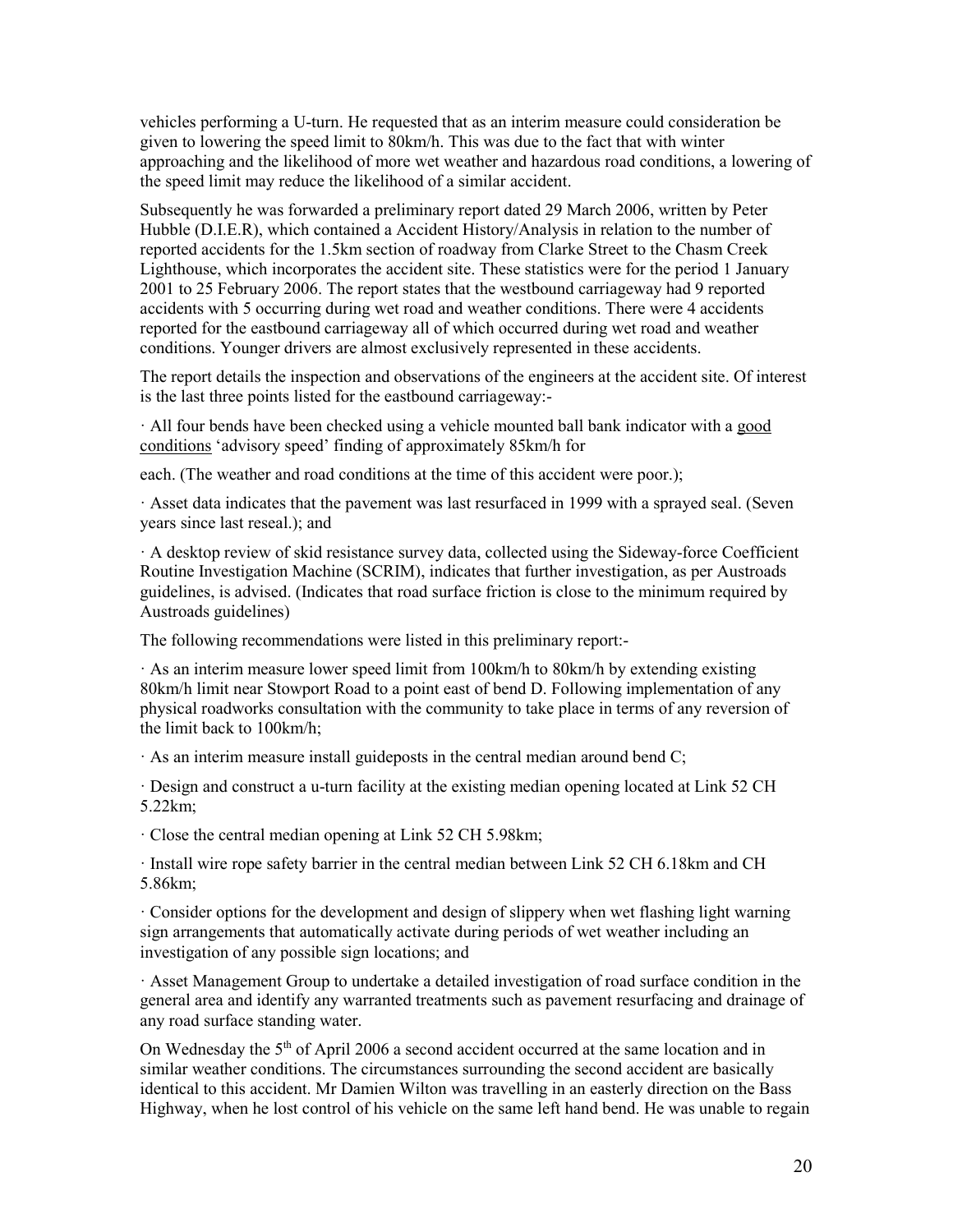speed limit was reduced to 80km/h the following week. control and as a result crossed the median strip and continued across the westbound lanes before colliding with the embankment on the south-eastern side of the roadway. On this occasion there was no westbound traffic, thus, there was not a side impact collision. Wilton states that at the time of the accident he was travelling at approximately 100km/h. 1/c Constable Willcox informed the Department of Infrastructure Energy and Resources (D.I.E.R.) of this accident and as a result the

 Mark Addis and several of his engineers. Together issues were raised concerning changes to the section of the Bass Highway where this accident occurred, resulting in the following: On Thursday the 27th of April 2006 1/c Constable Willcox met with the Secretary of D.I.E.R. Mr

#### **Median Strip Barrier:**

 1/c Constable Willcox's opinion is that a protective barrier must be erected between the east and the future, but could not elaborate when this would occur. westbound lanes at this accident site. D.I.E.R. indicated that Brifon fencing would be installed in

 He requested the installation of guideposts as an interim measure and they indicated that this would occur as soon as practicable.

 facility was no longer a preferred option. They have since conducted further enquiries and believe This particular section of road becomes very slippery in wet conditions and without some form of protective barrier, there is nothing to stop eastbound vehicles encroaching into the westbound lanes if the driver loses control. The reasons provided by D.I.E.R. engineers for the absence of protective barriers, concern visibility issues for vehicles performing U-turns west of the accident site. This U-turn facility is approximately 80 metres west of the accident site. D.I.E.R. did however indicate that closure of the current U-turn facility, and the construction of a new U-turn a realignment of the highway would be a better option.

 had the same tragic outcome. A barrier should prevent a vehicle from encroaching into the oncoming lanes. The impact with a protective barrier would not have been anywhere near as occupants would not have died had a protective barrier been present. The fact that the vehicles the accident involved a side impact, at this combined speed, the occupants of the Commodore had He believes that had some form of protective barrier been present, this accident would not have severe, as colliding with a vehicle travelling in the opposite direction. It is almost certain all five were travelling in opposite directions gives an approximate impact speed of 180 to 200km/h. As very little chance of survival, even though all were wearing seatbelts.

#### **Resealing the road surface:**

 Skid resistance tests conducted by the D.I.E.R. engineers "indicates that further investigation, as final arrangements are made in relation to the road alignment. per Austroads guidelines, is advised." Pavement resurfacing is going to occur in the future when

 There is no indication as to when the road resurfacing would occur, and as we are now approaching the winter months, it is unlikely to be completed soon. This is a concern given the slippery conditions when the road surface is wet.

The road and weather conditions at the time of this accident were certainly contributing factors. The lack of rain over the previous weeks would have allowed oil, diesel, and other forms of sediment to settle on the road surface. This area is used by a large number of heavy vehicles and due to the slight incline would cause these vehicles to omit a large amount of fumes and smoke. The minimal amount of rain in the days prior to the accident, would not have been sufficient to wash away sediment that had built up over the preceding weeks. Although not a factor in this accident, this area also has issues with water settling on the road surface during periods of heavy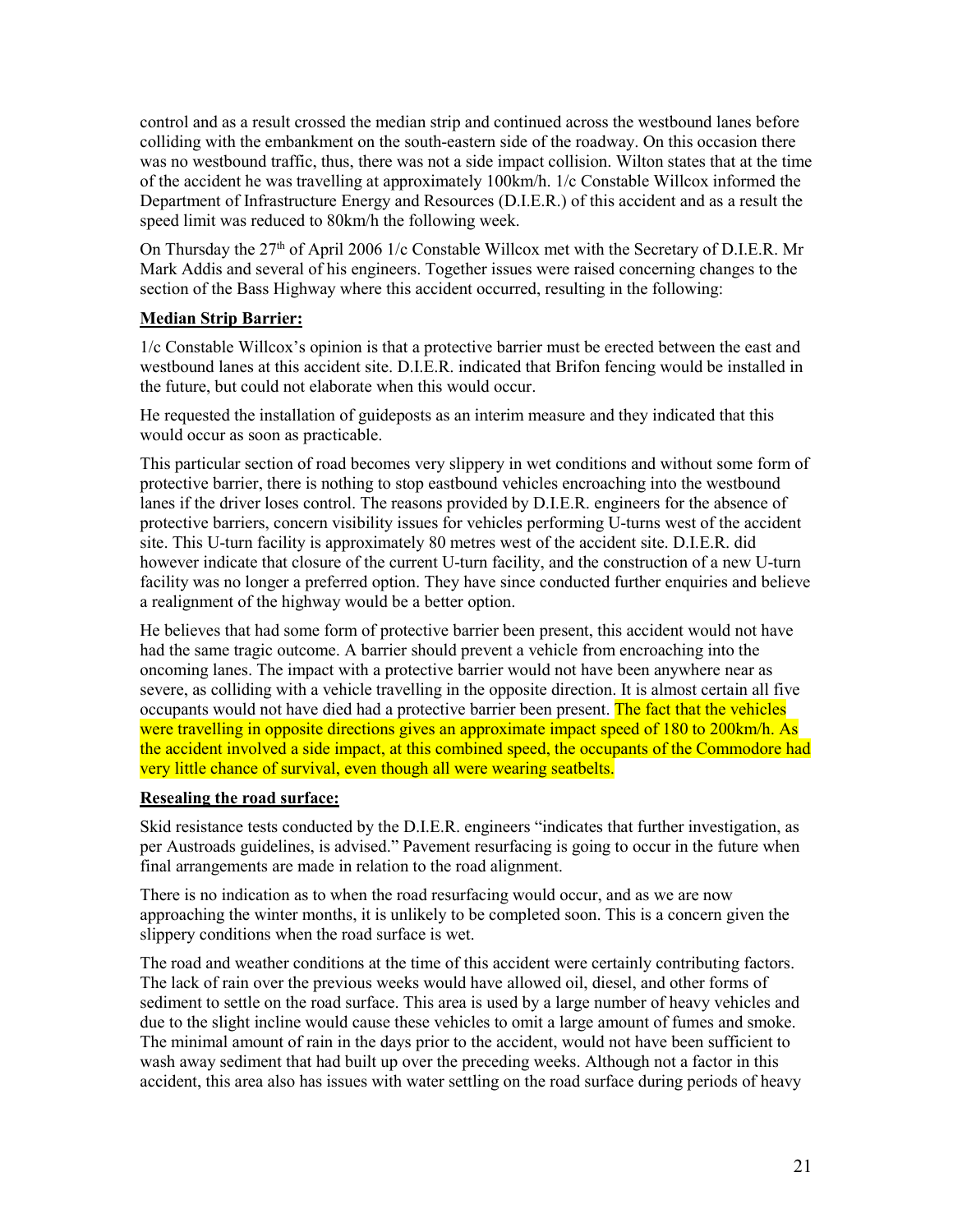rain. These issues give weight to the importance of the resurfacing work to be carried out as a matter of priority.

#### **Warning lights and speed limit:**

 wet conditions) is still being considered. D.I.E.R. consider warning lights or a flashing speed The erection of automatically activated flashing warning lights (that come on automatically in limit sign (80km/h) may be an option, however further investigation by D.I.E.R. is required.

 reducing the risk of driver's losing control, however this does not prevent vehicles encroaching into the westbound lanes. There have been no incidents of reported accidents since the speed The reduction in speed limit from 100km/h to 80km/h as an interim measure, has occurred, thus, reduction has been implemented. Police have noted the high level of public compliance to the revised speed limit.

#### **Conclusion:**

 when she has lost control of the Commodore sedan, in wet conditions, on a sweeping left hand bend. The vehicle has broke traction and started to rotate in an anti-clockwise direction. She has westbound lanes, directly into the path of the Pajero driven by Peter George. The point of maximum engagement occurred between the driver's side of the Commodore and the front of the Bianca Gourley was travelling in an easterly direction on the Bass Highway, Round Hill, Burnie, been unable to regain control of the vehicle and has subsequently crossed the concrete median strip that divides the east and westbound lanes. The Commodore has continued to travel into the Pajero. The impact could best be described as massive. Upon separation, the Commodore has rotated 180 degrees in a clock-wise direction before coming to final rest in the middle of the westbound lanes. (The forces on the occupants would have been extreme). At this stage the green Camry, driven by Peter Smith, has collided lightly with the rear passenger side guard of the Commodore. This secondary impact was of little significance.

 to 100km/h which is within the speed limit of 100km/h for the area. As a result of 1/c Constable Willcox's investigation into this accident it is obvious that no blame can be attributed to drivers George and Smith. Both have endeavoured to avoid the collision, however, have been unable to do so. George and Smith have been travelling at approximately 95

 He was unable to complete a speed analysis for this accident, but due to the damage to the Commodore would have been travelling around 100km/h. Witnesses state that the Commodore vehicles involved and witness accounts (Leon Rayner and Peter George), he believed the did not appear to be in excess of the 100km/h speed limit.

In his opinion a protective barrier must be erected between the east and westbound lanes at this the opposite lanes if a driver was to lose control, and should prevent a similar tragedy occurring accident site as soon as practicable. This would hopefully prevent vehicles from encroaching into again.

 Once a protective barrier has been erected, resurfacing would not be seen as urgent. The main issue at this location is preventing encroachment of eastbound vehicles into the westbound lanes.

The erection of flashing warning lights which will automatically activate in wet conditions, would be another option if the resealing process was to take longer than expected.

Again I wish to thank 1/c Constable Willcox for his detailed review of this accident and his attention to detail, which has assisted me greatly in handing down my findings into this tragic event.

COMMENTS & RECOMMENDATIONS :-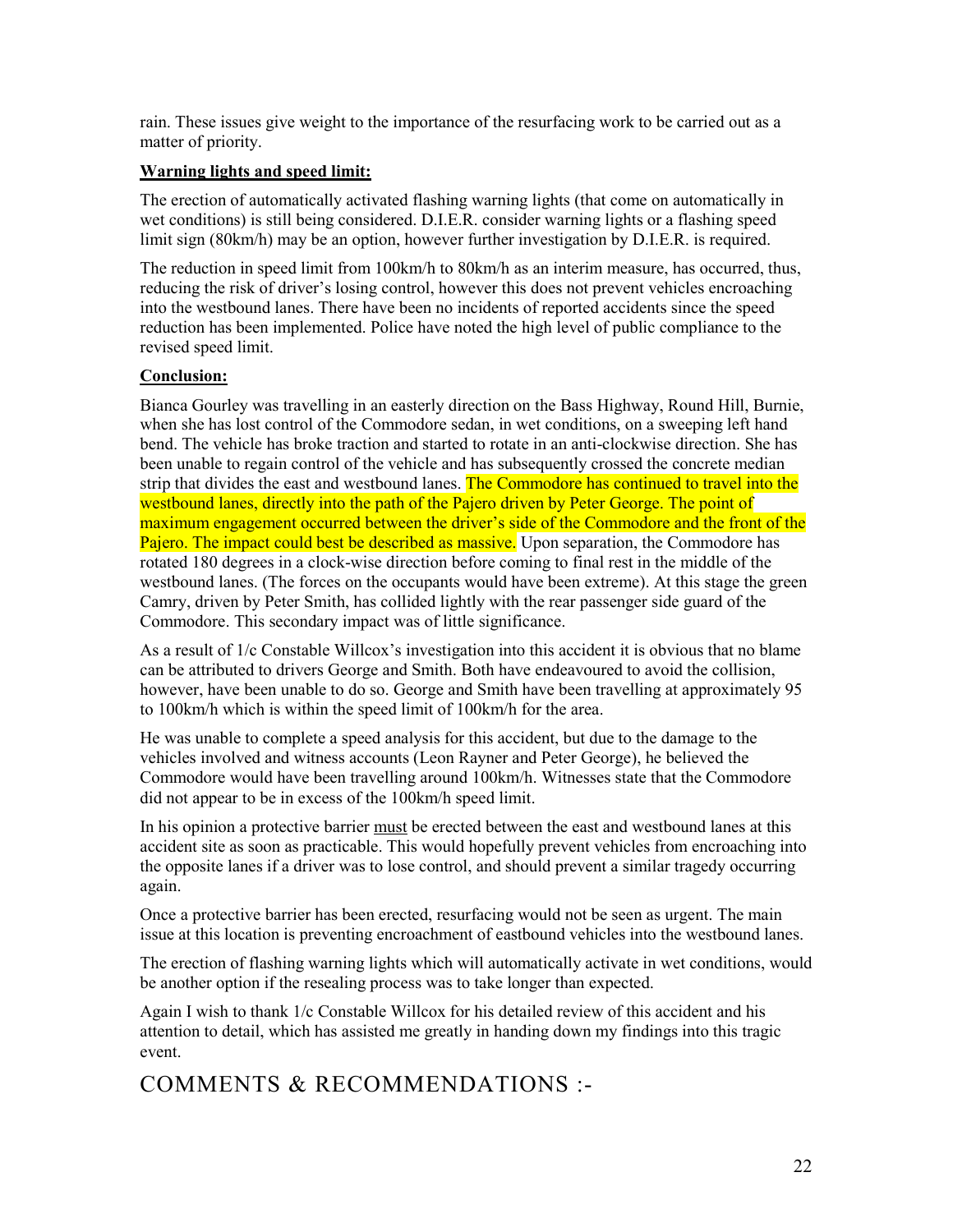I find that the deceased Bianca Maree THORP died as a result of Head, Chest & Abdominal Injuries due to a Motor Vehicle Collision.

I find that the deceased Sherilea Anne KEATING died as a result of Head & Chest Injuries due to a Motor Vehicle Collision.

 Injuries due to a Motor Vehicle Collision. I find that the deceased Larissa Maree HERON died as a result of Head, Chest & Abdominal

I find that the deceased Claire Helen TAPSON died as a result of Multiple Injuries due to a Motor Vehicle Collision.

 I find that the deceased Bianca GOURLEY died as a result of Head Injuries due to a Motor Vehicle Collision.

Having regard to the evidence before me, I recommend that the Department of Infrastructure, Energy and Resources implement the following recommendations as a matter of priority:-

· The erection of Brifon fencing between the east and westbound lanes at the accident site;

· The resealing of the road surface; and

· The erection of automatically activated warning lights.

 I further find that road and weather conditions were major contributing factors in this accident. Bianca Gourley has lost control of the vehicle in wet and slippery conditions. This indicates that although not in excess of the speed limit, she may have been travelling at an excessive speed for the circumstances existing (wet road, raining).

 brakes to individual wheels to bring the vehicle back on track, then this tragic event may have In this connection, had the vehicle been fitted with The Electronic Stability Program (ESP) which uses intelligent sensors to detect skidding, then reduces engine torque and selectively applies been avoided.

It is particularly effective during sudden evasive manoeuvres. Many cars manufactured in Europe now have ESP as standard, although many of the European makes which are imported to Australia do not..

I am aware that the Victorian State Coroner and Monash University Accident Research Centre have already recommended its standard fitment to all new cars and I would encourage the motor vehicle industry to consider the fitting of this life saving technology to all cars, both local and imported.

Before I conclude this matter, I wish to convey my sincere condolences to the family of the deceased for their loss.

This matter is now concluded

**DATED :** Thursday, 1<sup>st</sup> of June 2006 at Launceston in the state of Tasmania

**Peter Henric Wilson** 

**CORONER**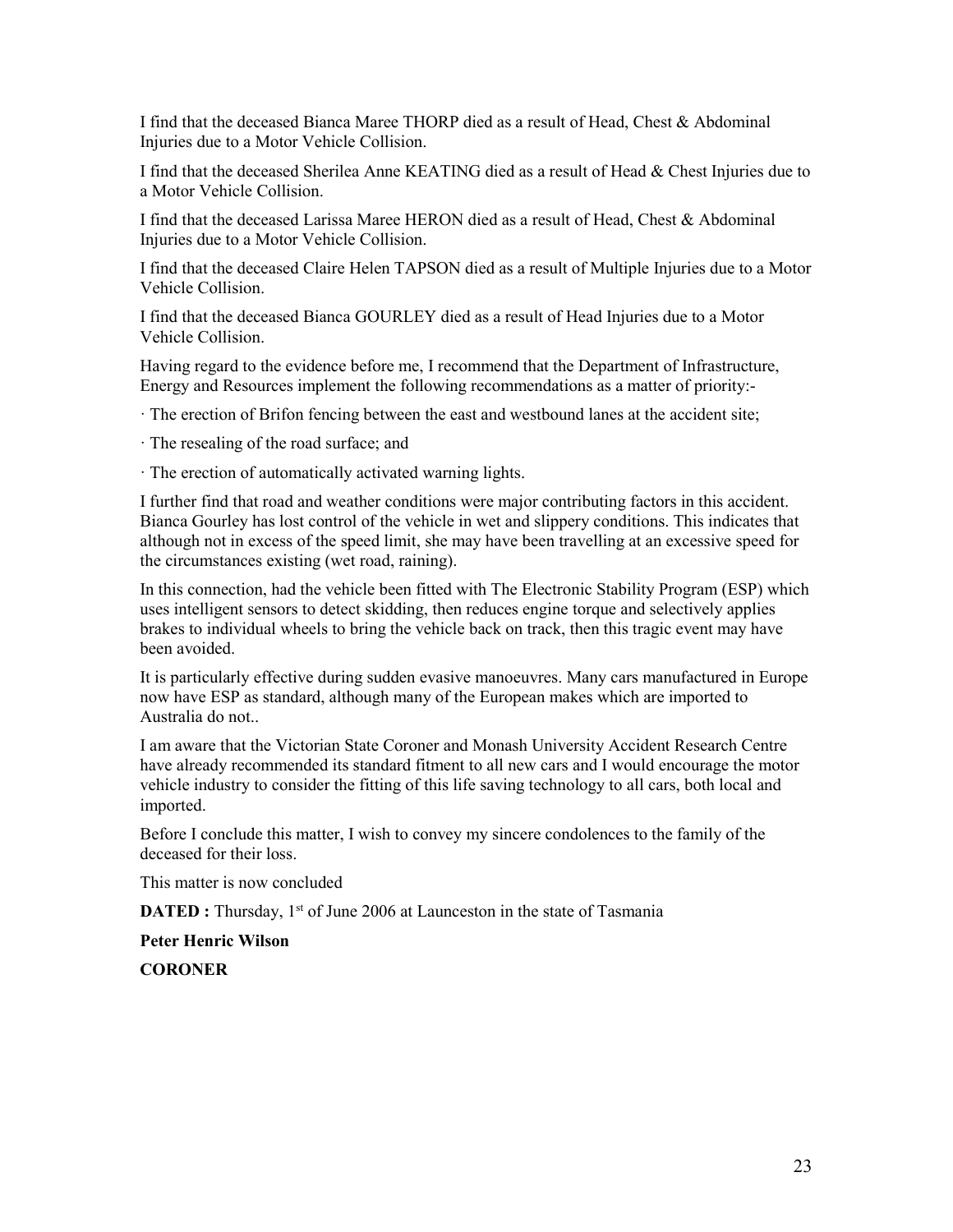# **Appendix III Bilton Street Pedestrian Survey Report - Summary**

# Introduction

 with Main Road. My own experience and observations indicate that many vehicles As a fairly frequent walker between Austins Ferry and Claremont Village I have become aware of potential hazards for pedestrians attempting to cross Bilton Street at the junction turning into Bilton Street from Main Road fail to give way to pedestrians attempting to cross Bilton Street near the Claremont Memorial Hall.

In order to check whether my experience and observations were supported, I decided to:

- a. Observe vehicles turning into Bilton Street, and count pedestrian crossings on 25 Nov. 2004 (Quantitative research), and
- b. Interview pedestrians crossing Bilton Street at this location to determine their experiences and observations on 2 Dec. 2004. (Qualitative research).

The procedure followed and results of this research follow.

# Summary of findings

# **During the observation period on 24 Nov. 2004 (8:00 am – 5:30 pm.):**

- A total of 1,038 (78%) vehicles turned left into Bilton Street from Main Road during the period of observation. This varied from 33 for the half hour period between 12:00 and 12:30 hrs. to 109 for the period  $08:30 - 09:00$  hrs (presumably children being driven to Claremont Primary School).
- A total of 290 (22%) vehicles turned right into Bilton Street from Main Road during the period. This relatively lower figure is presumably because most vehicles were turning into Box Hill Road at the traffic lights, rather than travel via Bilton Street.
- Total traffic turns into Bilton Street were, therefore, 1,328. The average was 139.79 per hour, or 2.33 per minute
- Total pedestrian count for crossing Bilton Street in either direction was 163, varying from only two for the period 12:30 – 13:00 hrs to 17 for the period 11:00  $-11:30$  hrs. This total excludes the group of at least forty school students who crossed shortly after 13:00 hrs. They returned about 20 minutes later, without crossing Bilton Street.

## **Responses to the pedestrian survey on 2 Dec. 2004 (8:00 am – 5:30 pm):**

Sixty seven responses,

- A large majority regularly cross Bilton Street at this intersection several times per week (63%).
- An overwhelming majority (72%) of pedestrians reported that vehicles seldom or never gave way to them.